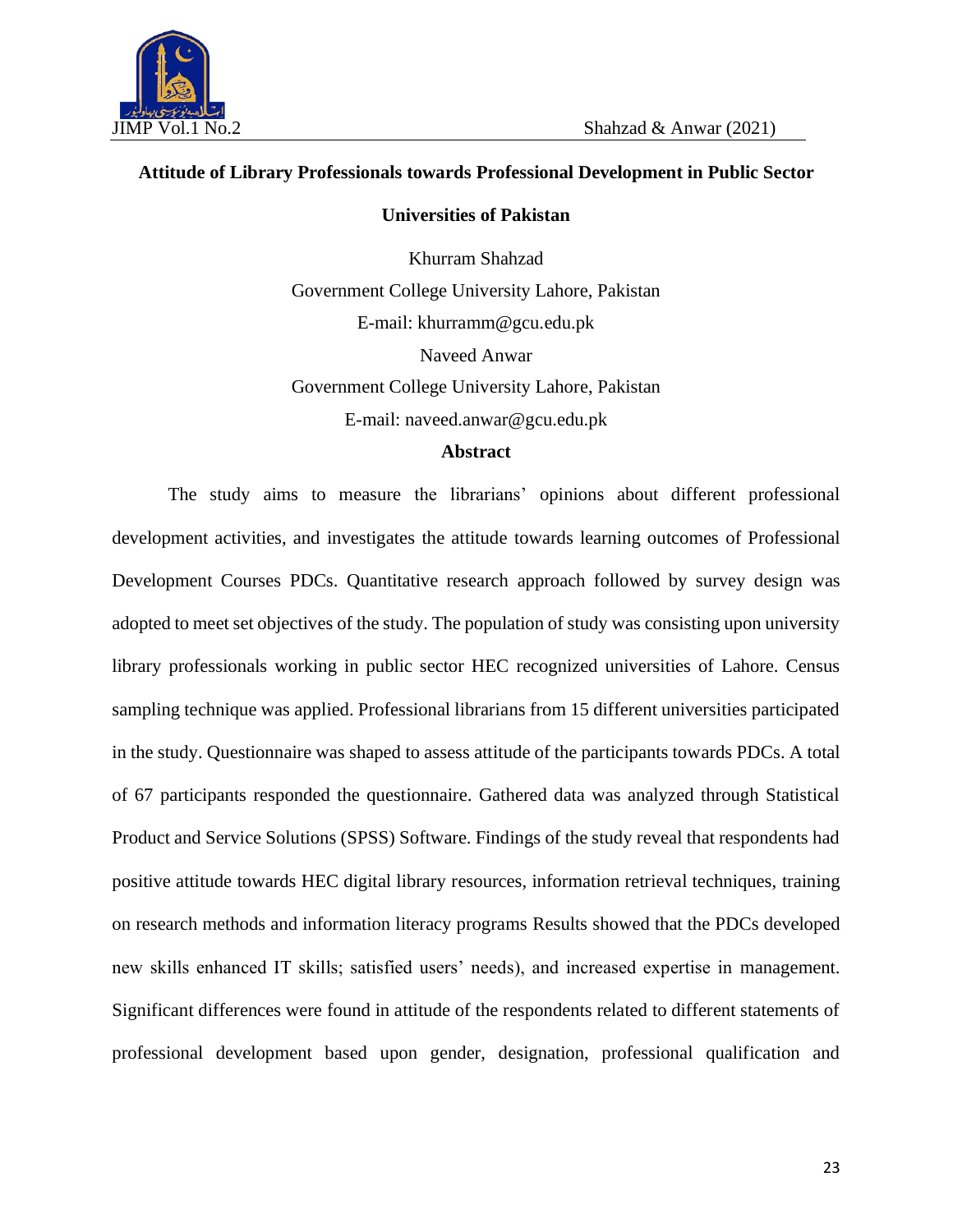

experience. This study is a valuable addition in body of literature and a benchmark for the university authorities to adopt PDCs for the implementation of user centered services.

**Keywords:** Skills, learning; attitude, professional development, university librarians

# **Introduction**

Professional development term is defined as "all activities and efforts by the individual to upgrade his knowledge, abilities, competencies and understanding in his field of work or specialization so that he can become a more effective professional and be able to handle responsibilities of greater scope and accountability" (Stone, 2005). Professional development is highly essential for in-service library professionals and they need to avail professional development (PD) opportunities for grabbing required competencies according to ever-changing job requirements. Skilled library staff is essential to assist in the learning, research, and teaching process of the students, research scholars, and instructors. As stated by (Connor, 2009):

"An academic library's single most valuable resource is its workforce. Without educated, well-trained, and motivated librarians and library staff, an academic library program is ill-prepared to meet the needs of its clientele or the challenges that face institutions of higher education."

Majid (2010) stated that knowledge acquired from formal education became out of dated after five years. Ogunsola (2011) mentioned that capacity building programs were highly useful for the adoption of user centered services in the libraries. Deve and Shaikh (2012) described that implementation of professional development courses led towards smart technologies which assisted in knowing needs of the users. Ajeemsha and Msdhusudhan (2014) asserted that academic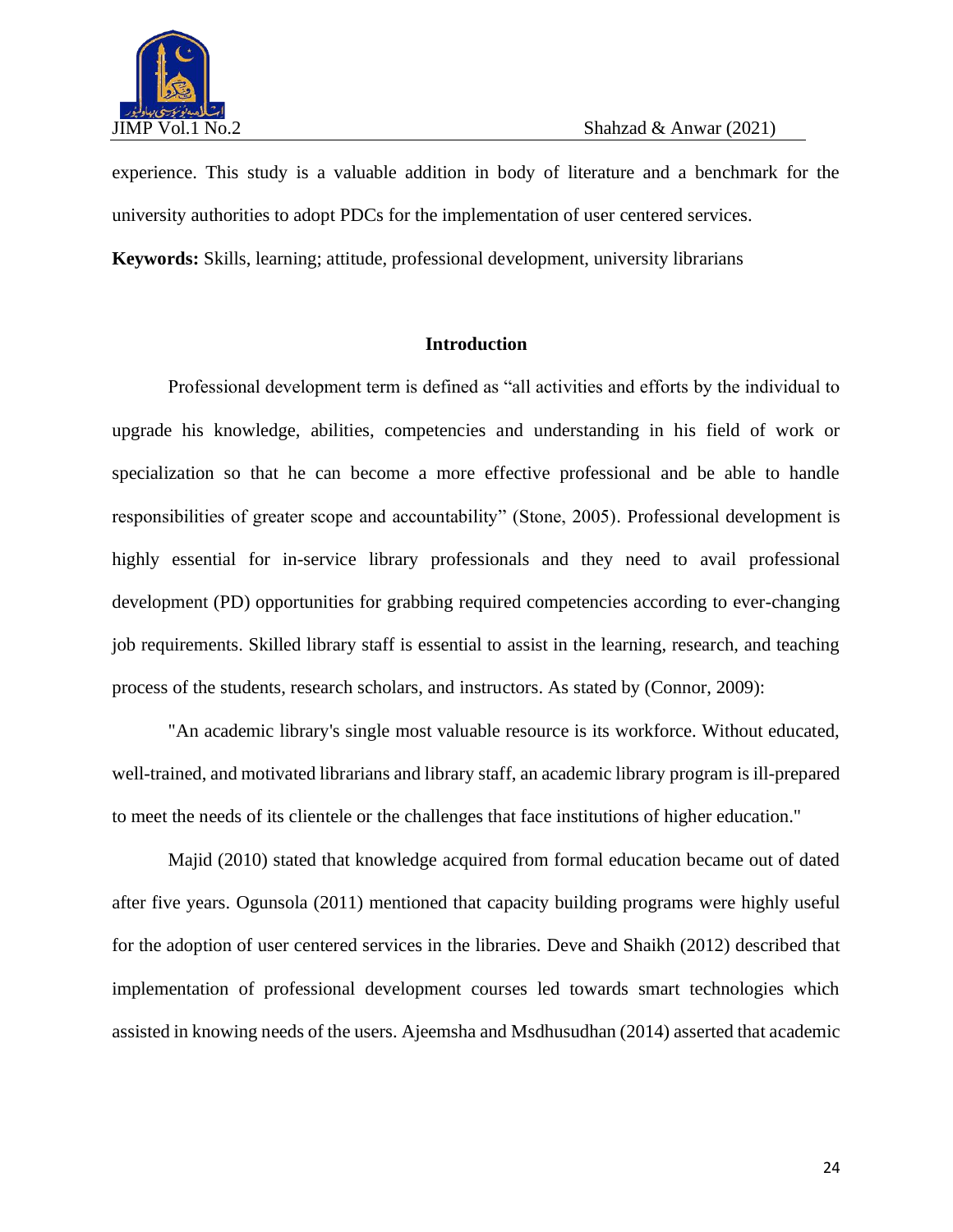

libraries were playing an essential role in supporting research goals of the universities and without skilled library professionals, satisfactory user services could not be provided.

Professional Development Courses (PDCs) are significant for the information professionals keeping in view fast-happening innovation in digital technologies. PD courses provide ample benefits to the working librarians and encourage them to adopt change for the provision of innovative library services to serve the community (O'Neil & Pegrumb, 2018). Anyim (2021) found that library services needed to be re-structured to satisfy the users of modern age. There was a dire need to build required expertise in library professionals so that they could meet information and research needs of the users effectively and efficiently.

Intent of the current study is to assess acceptance attitude of library professionals working in the public sector universities of Lahore, Pakistan towards professional development courses. Library profession is going through revolutionary changes and new technologies are emerging with passage of the time. For the implementation of the latest technological tools to provide innovative services to end users, professional development courses are highly significant for the library professionals. University library is expected to play a leading role to cater to information and research needs of the users. Participation in professional development courses is highly significant for library professionals working in the universities to become skilled for the provision of modern-driven services to the end-users. Past studies showed that the acceptance attitude of university library professionals towards Professional Development Courses (PDCs) was neglected and no comprehensive study was conducted to assess attitude of library professionals towards PDCs. Several studies were conducted to measure attitude towards technology acceptance however area of PDCs acceptance behavior was not studied. Prior studies reported different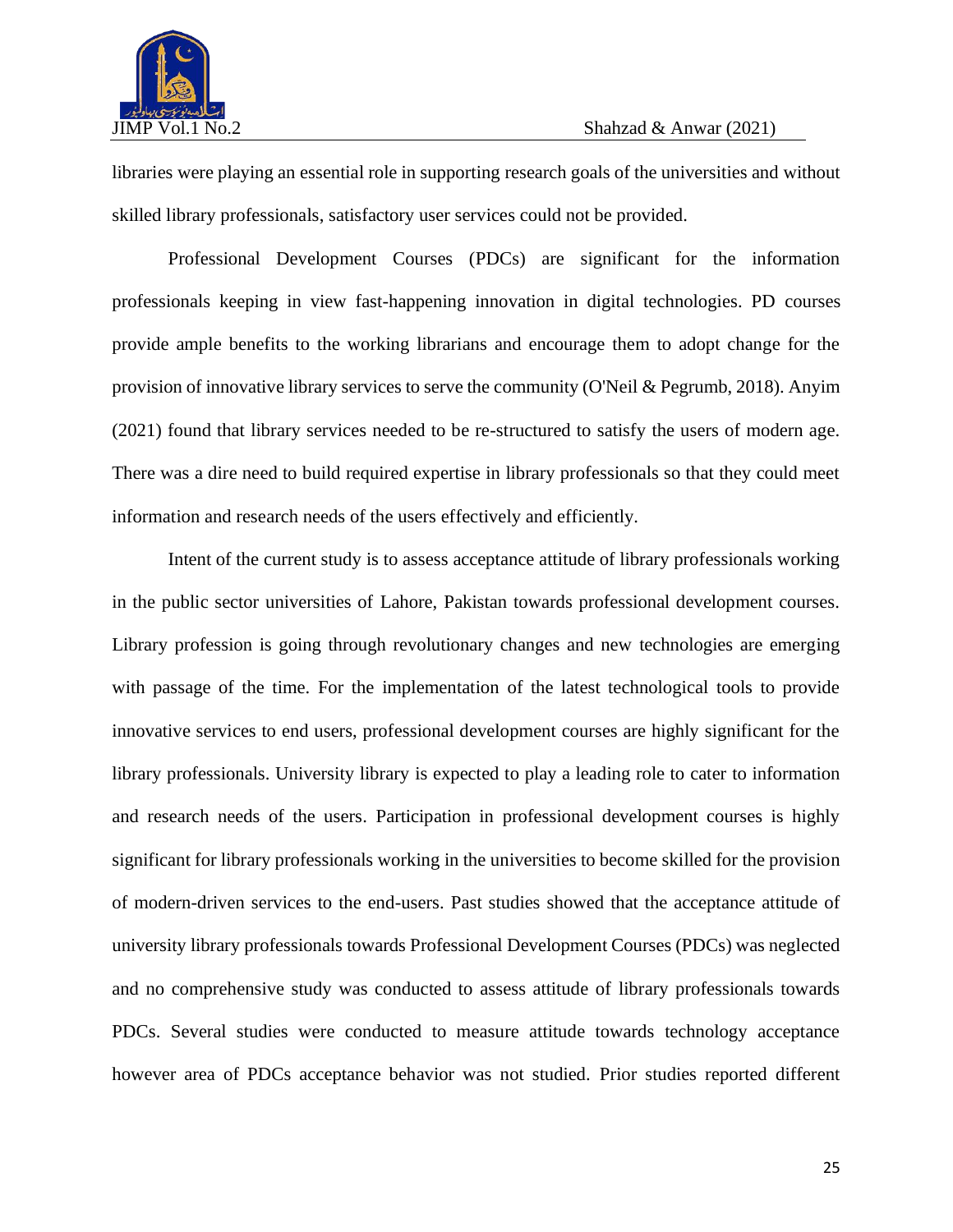

aspects of professional development of the library staff. These components were factors leading towards PD (Chan & Auster, 2005; Cossham &Fields, 2006 Jiang & Zhang, 2011;), the relation between theory and professional development of librarians (Alkatheeri, 2019; Alajmi & Alasousi, 2018; Hamid & Younus, 2021; Dina & Olowosoke, 2018; Bristol et al., 2019; Stephen et al., 2020; Anyim, 2021; Anyaegbu & Wali, 2020; Chidiadi, 2019). Previous relevant literature also revealed barriers to the implementation of PD (Imam et.al., 2020; Venturella & Breland, 2019; and Agnes, 2020). Acceptance attitude of library professionals towards PDCs was not covered in past studies.

This area is significant to be investigated for the adoption of professional development courses in the universities to provide required expertise to library staff for the delivery of efficient services. This study will be a valuable addition in literature. Findings and recommendations of the current study will be productive for the top management of universities, and policy makers of the libraries related to the implementation of professional development courses for strengthening the skills of working library workforce in order to increase quality work outcomes. The study will also broaden the outlook of the librarians and open new horizons for Chief Librarians of the academic libraries to work on professional development according to the demands of the present competitive age.

# **Literature Review**

### **Necessity of professional development courses**

Professional development courses are highly beneficial in strengthening professional expertise of university library professionals for the adoption of smart library services in catering information and research needs of the end-users efficiently. As stated by Chaudhry (2001) that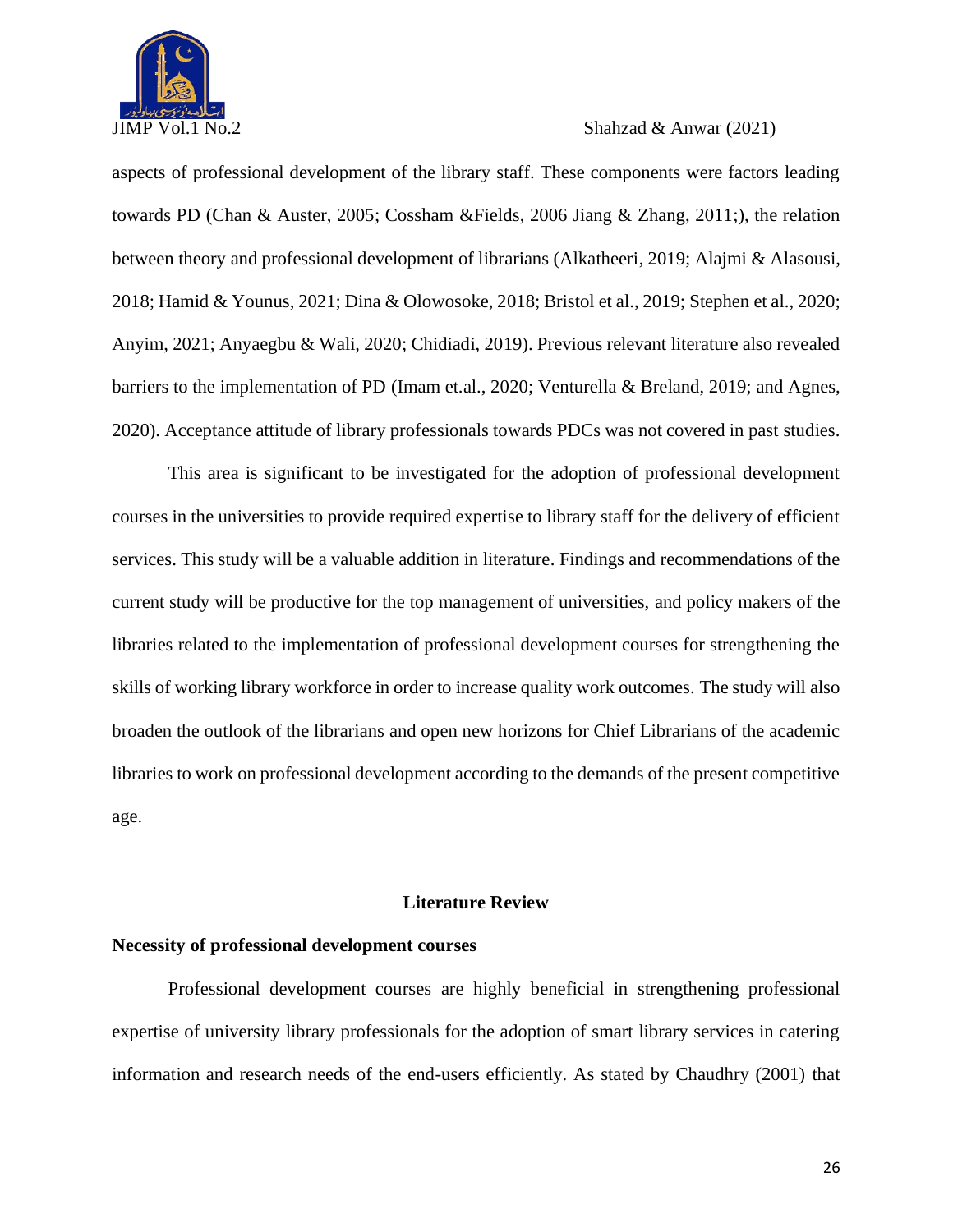

four reasons created necessity of professional development courses which included new technologies in Pakistan, higher education in librarianship, vast and quick growth of new knowledge, changing trends in library operations and finally outreach programs to attract new patrons. Ramaiah and Moorthy (2002) found that Indian universities were playing an important role in improving library services. There was a strong impact of PDCs for the provision of quality services to the users.

Professional Development Courses (PDCs) are very essential for developing skills to meet information and research needs of the users effectively. Bawden et al. (2005) concluded that after getting participation in capacity building programs, information professionals could improve their expertise and provide efficient services to all stake holders. Mahmood and Khan (2007) described that continued professional learning was of great value and library schools in Pakistan should play their vital role in the provision of refresher programs to the old graduates for upgrading their knowledge and skills. They remarked that refresher courses could be provided through initiative of weekends classes.

Professional development courses, formal education and technical skills enhance the expertise of the library professionals. The role of library professionals has become more dynamic in the present age because users demand remote services from the academic libraries (Preston, 2009). Library Schools also have responsibility to equip their graduates with field-requiredexpertise. Practical skills should be created among library graduates so that they might perform efficient services after being recruited in academic libraries (Majid, 2010). Degree of librarianship prepares a graduate for a competitive job but his skills are polished due to capacity building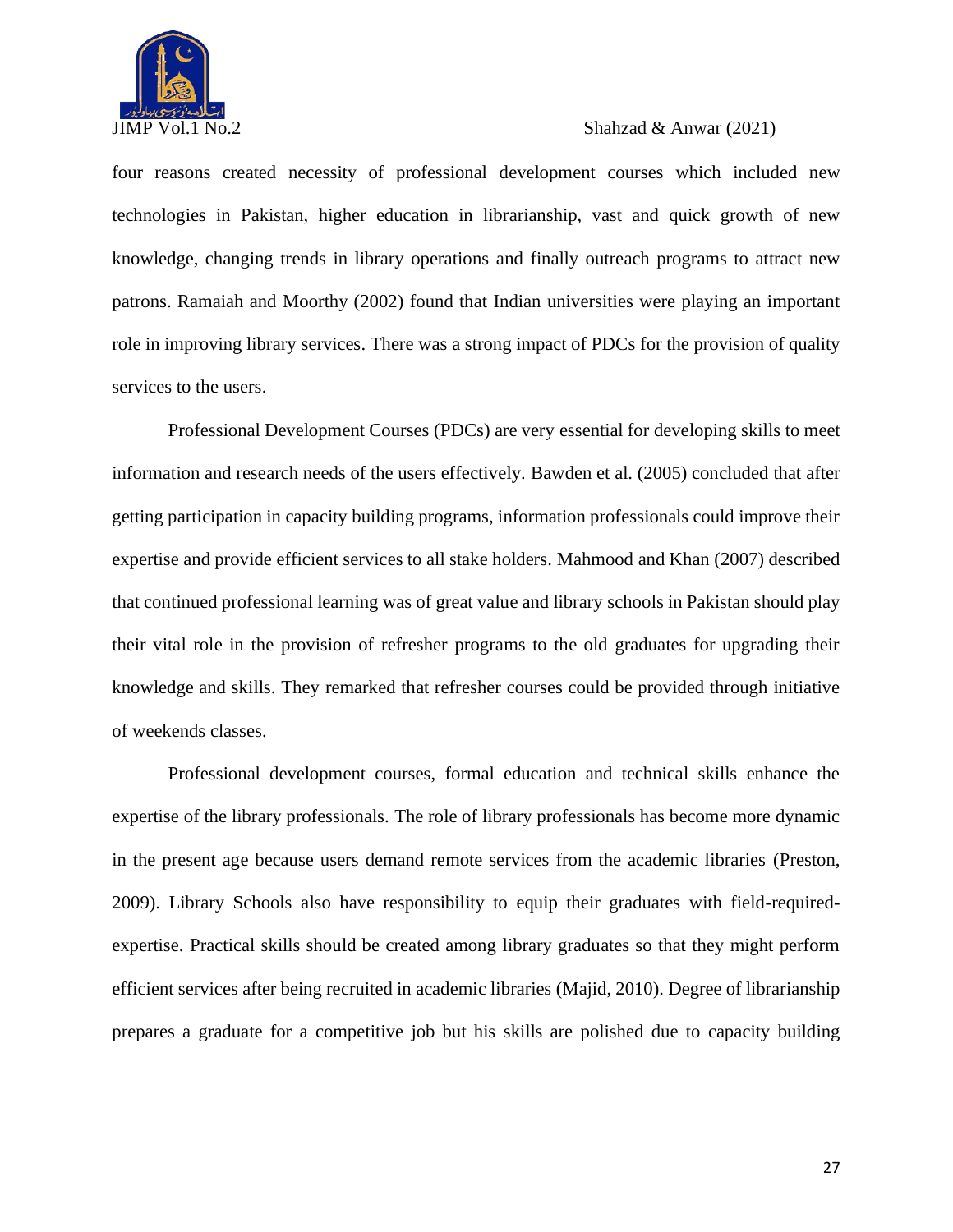

programs and professional development courses. Professional development provides life-long learning (Pan & Hovde, 2010).

Academic libraries staff is assumed to carry out value-added services to facilitate the user and support mission of the university. Professional development enables library staff to implement user centered services (Ayob et al., 2011). Deve and Shaik (2012) argued that library staff is the human capital in the organization and training courses enable the human capital to enhance technical skills and also enable them to produce better results at job-place. There is a strong relationship between development courses and staff performance because these courses help the organizations to achieve set objectives. Anwar and Warraich (2013) examined the ways by which the library professionals might engage themselves in professional development activities. They also indicated various sources of professional development including on job training, professional publications, social media tools, seminars, conferences, and workshops.

Bhatti and Nadeem (2014) revealed that library professionals needed trainings on social media tools and online databases for the provision of refined services to the users. Asante and Alemna (2015) recommended that proper budget should be allocated for the training courses for the academic librarians. Farooq et al. (2016) found that there was a huge gap between the perceptions of the librarians related to their present skills and needed skills as the current skills were lower than the desired expertise. The authors observed through the evidence-based study that professional development could produce better results. Rafiq et al. (2017) noted that the role of library schools was very crucial in the development of continued education according to technological changes and challenges of library professionals in learning new knowledge and skills. Sewell and Kingsley (2017) remarked that the librarian's role had changed and he was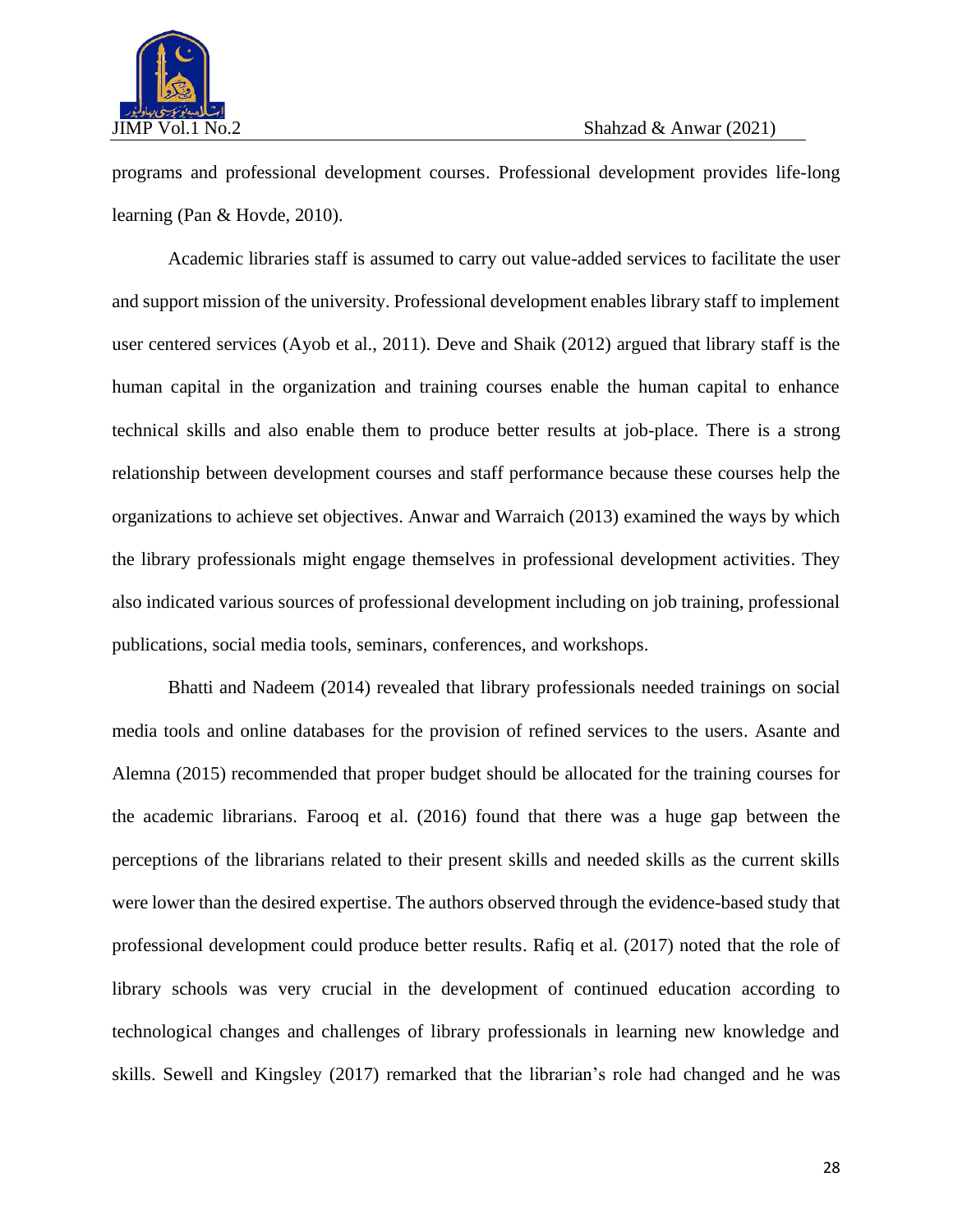

assumed to carry out versatile services in the university library to maintain a good repute of the librarianship in the community. Abban (2018) mentioned that professional development courses enabled the professionals to participate more effectively in the routine operations of the library.

### **Attitude of library professionals towards professional development**

Positive attitude of library professionals towards professional development is highly significant for the adoption of user centered services in the university libraries. Mahmood (2002) revealed that the future of academic librarians was not safe without learning new technology. Mathew et al. (2011) mentioned that the technological changes had a positive impact on the attitudes of the library professionals regarding professional development. Chen (2012) concluded that information literacy courses as professional development directly influenced the attitude of library professionals and encourage them to provide valued services to the users. Anasi and Ali (2014) explored the benefits and major challenges of accepting the e-learning for professional development activities. The conclusion of this study showed that electronic learning had opened the new ways for professional learning.

Adequate facilitates to the staff of university libraries encouraged them towards participation in professional development activities (Alajmi & Alasousi, 2018). Motivated and satisfied library professionals had a positive attitude towards the adoption of professional development for the implementation of smart library services (Alajmi & Alasousi, 2018). Library professionals were motivated to actively participate in professional development activities due to sincere leadership of top-level management in the libraries (Anyaegbu & Wali, 2020). Changes in techniques of user services in universities influenced library professionals to take part in professional development activities enthusiastically (Stephen et al., 2021). Proper counseling of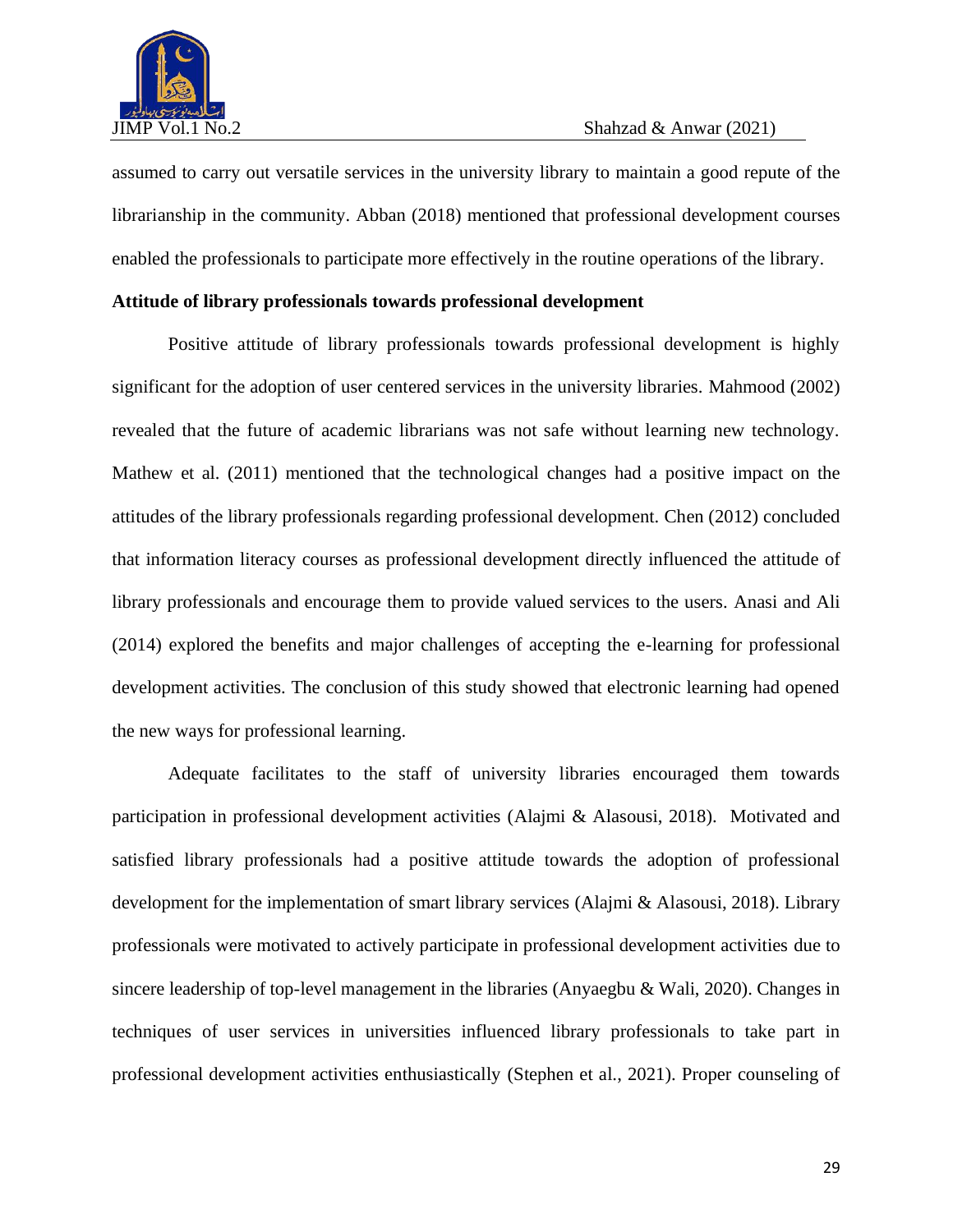

the library professionals influenced them towards capacity building and implementation of user centered services in the universities (Anyim, 2021 and Issa, 2021).

Organizational support from the university (Chidiadi, 2019) and initiatives taken by the policy makers raised positivity level of university librarians (Venturella & Breland, 2019) for the adoption of professional development activities to implement efficient services (Anyim, 2021). Flexible work conditions, congenial job environment and provision of necessary facilities to the library staff encouraged to participate in capacity strengthening programs (Hamid & Younus, 2021).

# **Research Questions**

Following research questions were formulated:

- 1) What is librarians' opinion about different professional development courses?
- 2) What is respondents' attitude towards learning outcomes of professional development programs?
- 3) What is attitude of library professionals towards professional development activities?

### **Research Methodology**

Quantitative research approach followed by survey design was adopted to meet set objectives of the study. Quantitative research technique was applied keeping in view nature and study-objectives. This particular approach is considered suitable to determining beliefs, attitudes, perceptions and behaviors towards any specific phenomenon. The study intended to measure attitude of university library professionals towards professional development so quantitative research method was applied. The population of study was consisting upon university library professionals working in public sector HEC recognized universities of Lahore. Census sampling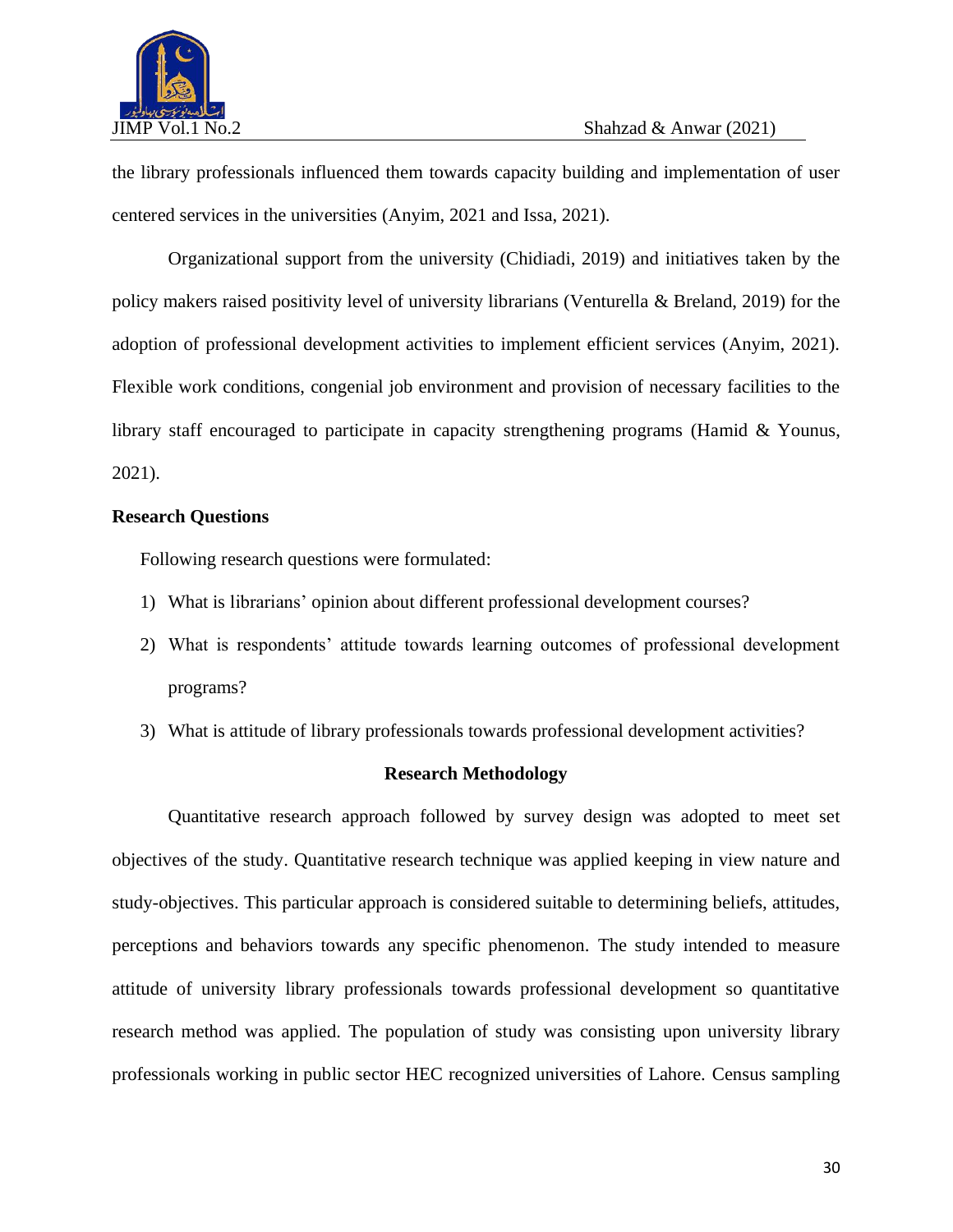

technique was applied. Professional librarians from 15 different universities participated in the study. Questionnaire was shaped to get required responses from the participants. There were four parts of the questionnaire which included demographic information of the participants, opinions of the respondents about professional development, attitude of the participants about learning outcomes of professional development courses and acceptance attitude of university library professionals towards professional development. The tool was passed through process of reliability as well validity. Questionnaire was sent to the target respondents. A total of 67 participants responded the questionnaire. Gathered data was analyzed through Statistical Product and Service Solutions (SPSS) version 26. Descriptive and inferential statistical tests were applied to asses attitude of university library professionals towards professional development.

#### **Data Analysis and Interpretation**

### **Demographic Information of the Respondents**

Results of the study revealed that the majority of the participants  $n=$  39 (58.2%) were male and n=28 (41.8%) respondents were female (Table 1).

Findings showed that most of the respondents n=35 (52.2%) had their ages between 31-40, followed by 17 respondents (25.4%) who belonged to the age group of 41-50, 12 (17.9%) respondents were in the age group of 21-30 while only n=3 (4.5%) respondents had their ages above 50 (Table 1).

Qualification of the majority of the respondents  $n=$  31 (46.3%) was MLIS, while  $n=$  27 (40.3%) respondents had M. Phil/MS degree in LIS and n=6 (9.0%) respondents were Ph.D. and n=3 (4.5%) participants had other qualifications (Table 1).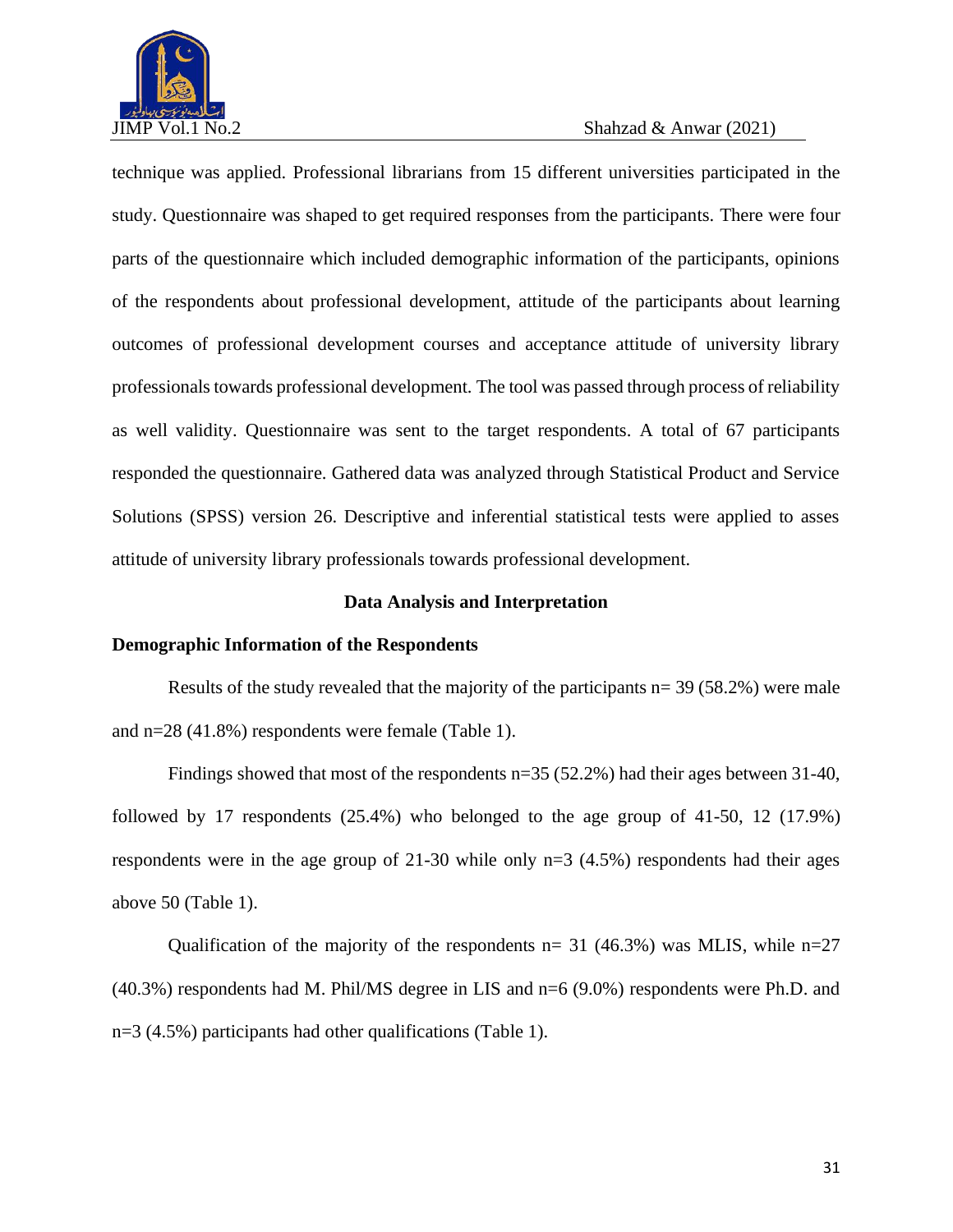

Findings showed that most of the respondents n=18 (26.9%) had 1-5 years professional experience, followed by 16 respondents (23.9%) who possessed 6-10 years-experience, 17 (25.4%) respondents had 16-20 years working experience, 10 (14.9) participants had 16-20 yearsexperience, 5 (7.5%) participants had 21-25 years of professional experience while only  $n=1$ (1.5%) respondent had more than 25 years-experience (Table 1).

Results mirrored that the majority of the respondents  $n=26$  (38.8%) were Librarians,  $n=13$ (19.4%) respondents were Senior Librarians. Five respondents (7.5%) were Chief Librarians, and 23 (34.3%) respondents had other designations (Table 1).

| <b>Variables</b> |             | $\mathbf F$ | $\frac{0}{0}$ |
|------------------|-------------|-------------|---------------|
| Gender           |             |             |               |
|                  | Male        | 39          | 58.2          |
|                  | Female      | 28          | 41.8          |
| Age (years)      |             |             |               |
|                  | $21 - 30$   | 12          | 17.9          |
|                  | $31 - 40$   | 35          | 52.2          |
|                  | $41 - 50$   | 17          | 25.4          |
|                  | $>50$       | 3           | 4.5           |
| Qualification    |             |             |               |
|                  | <b>MLIS</b> | 31          | 46.3          |
|                  | M Phil/MS   | 27          | 40.3          |
|                  | Ph. D.      | 6           | 9.0           |

**Table-1:** *Descriptive Analysis about Demographic Information of Respondents (N=67)*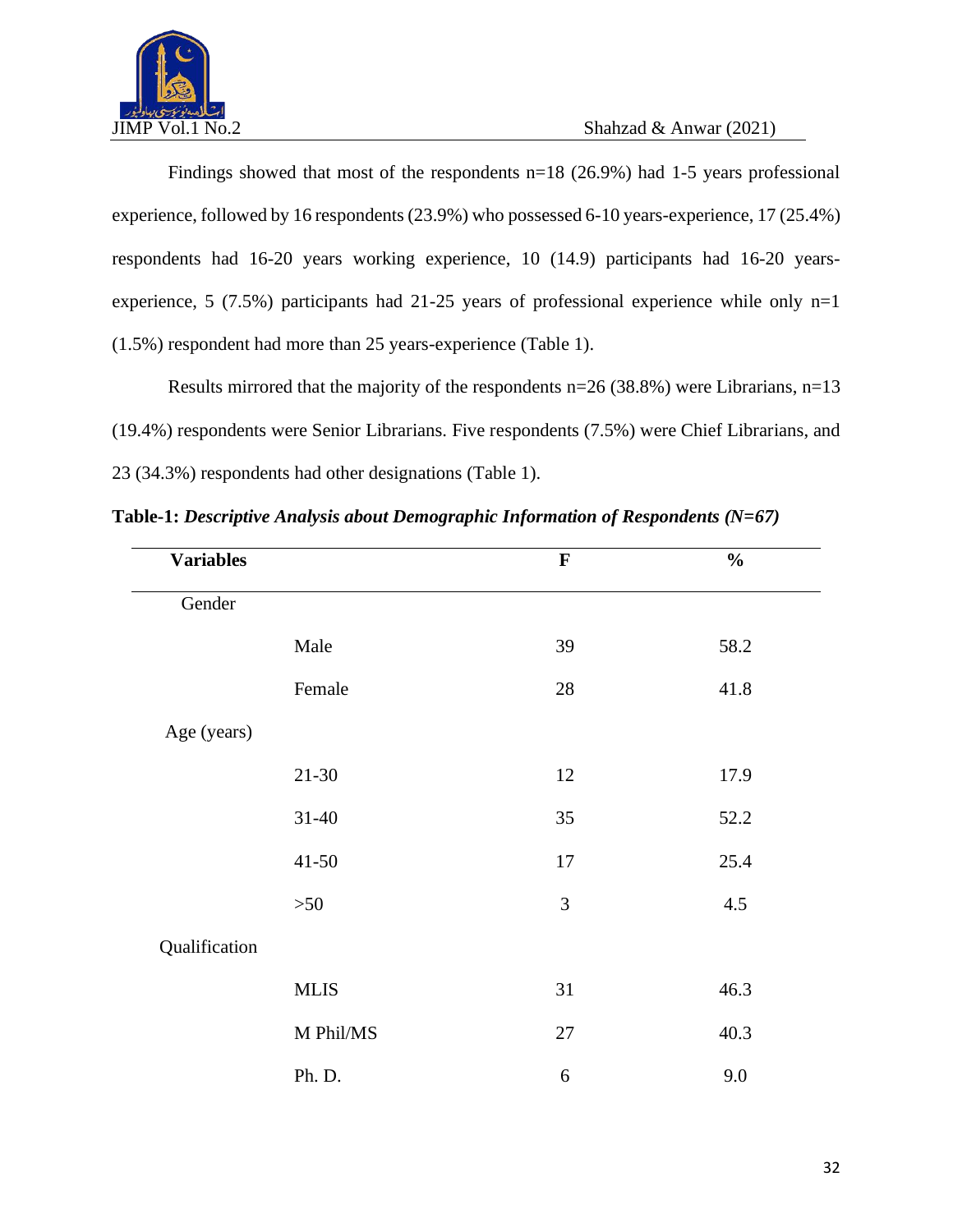

 $JIMP Vol.1 No.2$  Shahzad & Anwar (2021)

| щ<br>$V \cup L L L V \cup L$ |                  |             | Drama $\alpha$ mwa $(2021)$ |
|------------------------------|------------------|-------------|-----------------------------|
|                              | Other            | 3           | 4.5                         |
| Experience                   |                  |             |                             |
|                              | $1-5$            | 18          | 26.9                        |
|                              | $6 - 10$         | 16          | 23.9                        |
|                              | $11 - 15$        | $17\,$      | 25.4                        |
|                              | $16 - 20$        | $10\,$      | 14.9                        |
|                              | $21 - 25$        | 5           | 7.5                         |
|                              | $>25$            | $\mathbf 1$ | 1.5                         |
| Designation                  |                  |             |                             |
|                              | Librarian        | $26\,$      | 38.8                        |
|                              | Senior Librarian | 13          | 19.4                        |
|                              | Chief Librarian  | 5           | $7.5$                       |
|                              | Any other        | 23          | 34.3                        |
|                              |                  |             |                             |

#### **Respondents' opinions about different professional development courses**

Respondents were asked to mention their opinion about different professional development courses. Acquired results showed that the highest mean score remained for the statements HEC digital library resources (M=4.0); information retrieval techniques (M=3.96); training on research methods (M=3.91); information literacy programs (M=3.90). In the context of research productivity Ahmad, K., Jian Ming, Z. and Rafi, M. (2018) with the technological development the research culture is increasing in LIS professionals. Overall mean score of all the statements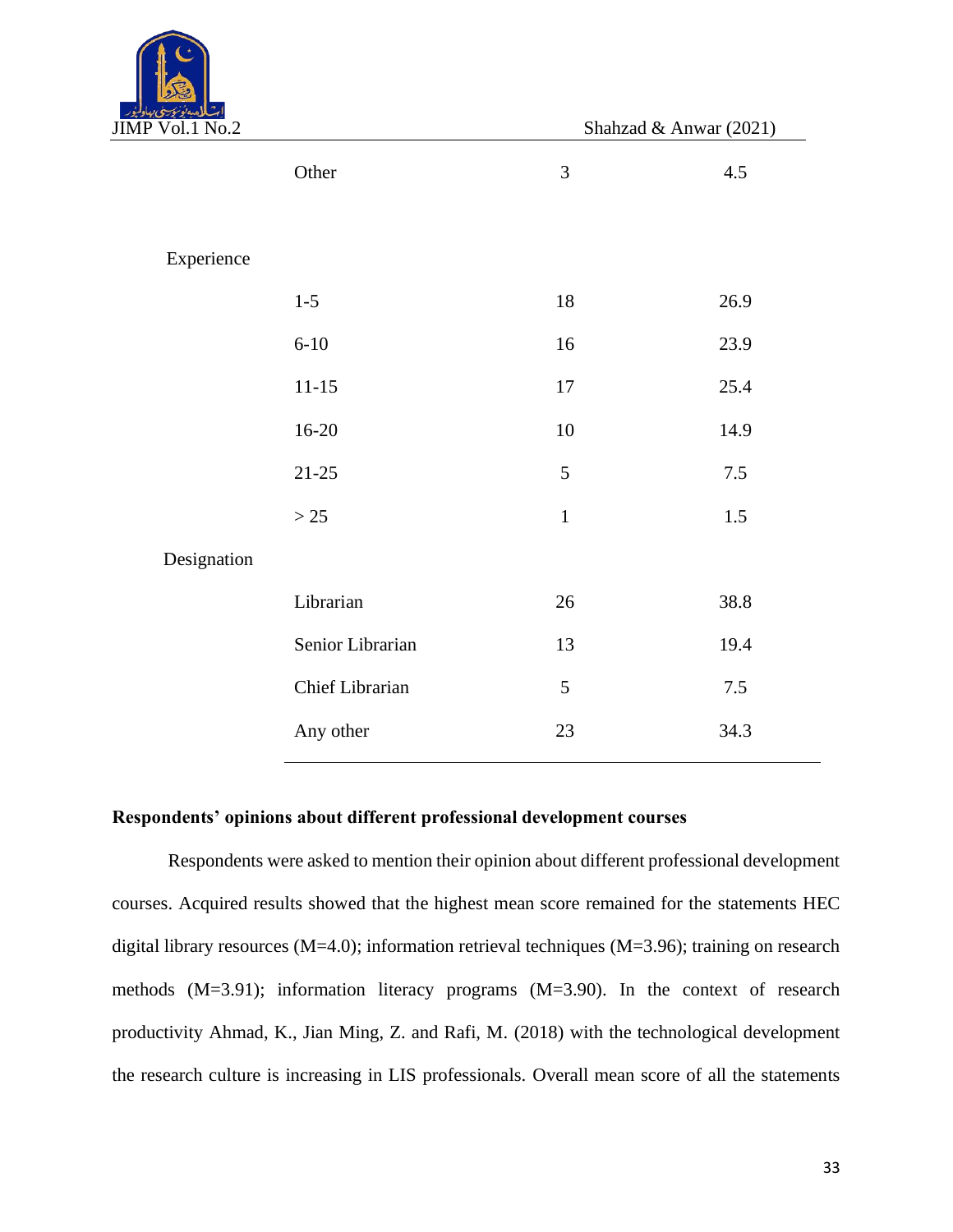

remained above 3 which meant that university library professionals agreed that different professional development courses were very essential for the adoption of innovative library services to serve the users efficiently (Table 2).

| <b>Opinions about PD courses</b>                    | <b>Mean</b> | <b>Std. Deviation</b> |
|-----------------------------------------------------|-------------|-----------------------|
| Library Management Software like Koha etc           | 3.87        | .776                  |
| Administrative Skills                               | 3.67        | 1.036                 |
| <b>HEC</b> digital Library Resources/Library guides | 4.00        | .835                  |
| <b>Information Retrieval Techniques</b>             | 3.96        | .843                  |
| Data Analysis Tools and Techniques                  | 3.84        | .914                  |
| Plagiarism Checking Tool Like Turnitin              | 3.70        | 1.015                 |
| Information Literacy programs                       | 3.90        | .873                  |
| <b>Trainings on Research Methods</b>                | 3.91        | .965                  |

**Table-2:** *Respondents' opinions about different professional development courses (N=67)*

*Note (s): Scale used: Strongly agree = 5, Agree = 4, Neutral = 3, Disagree = 2, Strongly Disagree = 1*

### **Respondents' attitude about learning outcomes of professional development courses**

Respondents of the study showed positive attitude about learning outcomes of professional development courses. Positive attitude was related to outcomes of different courses which included management of work load, adaptability with changes, satisfaction of users' needs, development of new skills, cope different challenging situations, enhancement of IT skills, increase in management expertise, enhancement in research skills, improvement in communication skills, easy promotions in job. Results show that the highest mean score remained for the statements development of new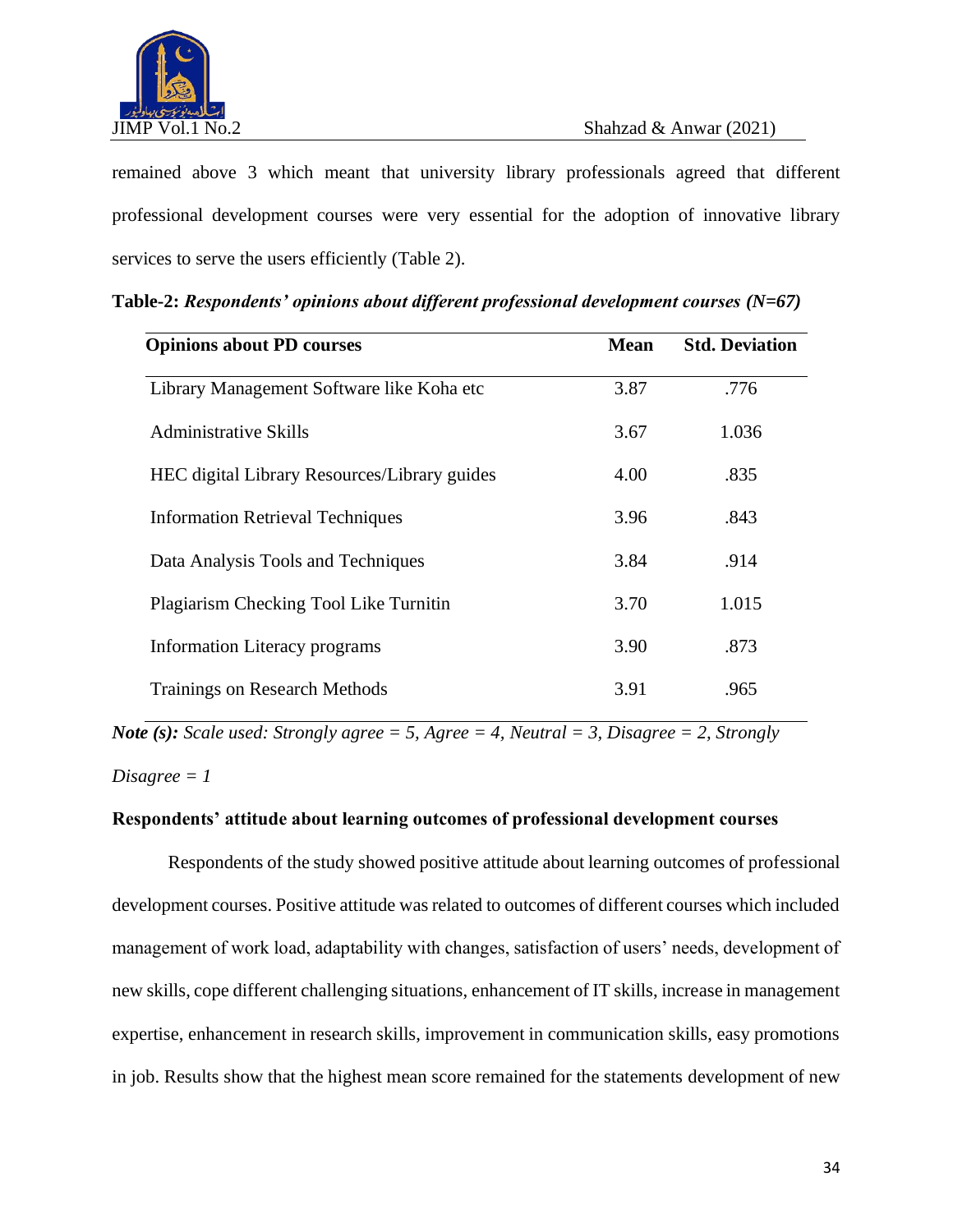

skills (M=4.01); enhancement of IT skills; satisfaction of users' needs (M=3.90) and increase in management expertise (M=3.87). The overall mean score for all the statements remained above 3 which meant that the respondents had positive attitude toward learning outcomes of professional development courses (Table 3). Ahmad, K. (2017) identified that the perceptions and attitude of universities librarians' Pakistan found positive for learning the skills, knowledge, library software etc.

**Table-3:** *Behavior about learning outcomes of professional development courses (N=67)*

| <b>Attitude towards learning outcomes of PD courses</b> | <b>Mean</b> | <b>Std. Deviation</b> |
|---------------------------------------------------------|-------------|-----------------------|
| Management of work load                                 | 3.70        | .835                  |
| Adaptability with changes                               | 3.78        | .794                  |
| Satisfaction of users' needs                            | 3.90        | .873                  |
| Development of new skills                               | 4.01        | .826                  |
| Cope different challenging situations                   | 3.75        | .785                  |
| Enhancement of IT skills                                | 3.90        | .819                  |
| Increase in management expertise                        | 3.87        | .815                  |
| Enhancement in research skills                          | 3.85        | .821                  |
| Improvement in communication skills                     | 3.76        | .799                  |
| Easy promotions in job                                  | 3.43        | 1.131                 |

*Note (s): Scale used: Strongly agree = 5, Agree = 4, Neutral = 3, Disagree = 2, Strongly* 

*Disagree = 1*

# **Respondent's attitude towards professional development courses**

Findings of the study revealed that respondents of the study had positive attitude towards all statements related to professional development. Results showed that the highest mean scores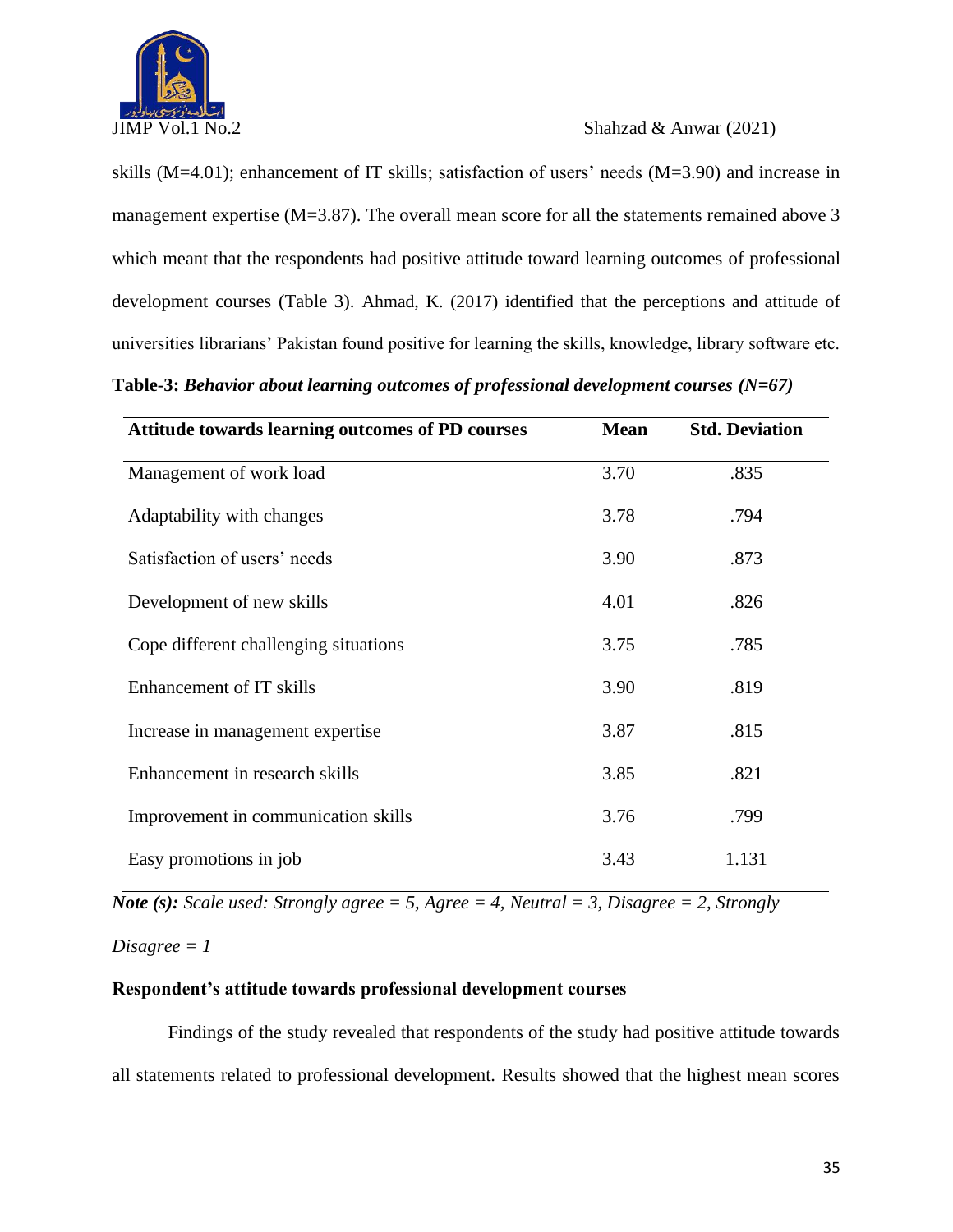

remained for the statements: "Easy searching and retrieval; PD refreshes current knowledge and existing skills (M=4.15); assistance in establishing the digital library (M=4.12); and better virtual reference services (M=4.10), and digitization of library resources (M=4.10). Mean score ranging from 4.09 to 4.0 was received for 13 statements related to professional development. These statements included library guides for library users to access digital resources; PDCs enable librarians to provide quick information to users; improvement of library services; help in conducting the orientation sessions for library user; PD provides work efficiency to carry out library operations; improvement of professional status; automation in libraries; PD cultivates research skills; effective outcomes in job; easiness in resource sharing; PD enhances technical skills and information literacy programs for library users. In this perspective, as the findings of Rafi, M., Jian Ming, Z., & Ahmad, K. (2020) revealed that the attitude of university librarians is positive towards the implications of new technologies. The respondents also agreed that professional development facilitated in the marketing of the library product to attract the library users (M=3.97); establishment of resource sharing network (M=3.94); flourishing managerial skill to manage the library (M=3.88); establishment of libraries according to the international standards (M=3.88); improvement in language skills (M=3.78) and developing leadership skills (M=3.76). Overall respondents had a positive attitude towards professional development (Table 4).

| Respondents' attitude towards pd courses            | Mean | <b>Std. Deviation</b> |  |  |
|-----------------------------------------------------|------|-----------------------|--|--|
| Easy searching and retrieval                        | 4.15 | .657                  |  |  |
| PDC refreshes current knowledge and existing skills | 4.15 | .634                  |  |  |
| Establishment of the digital library                | 4.12 | .708                  |  |  |

**Table-4:** *Respondent's attitude towards professional development courses (N=67)*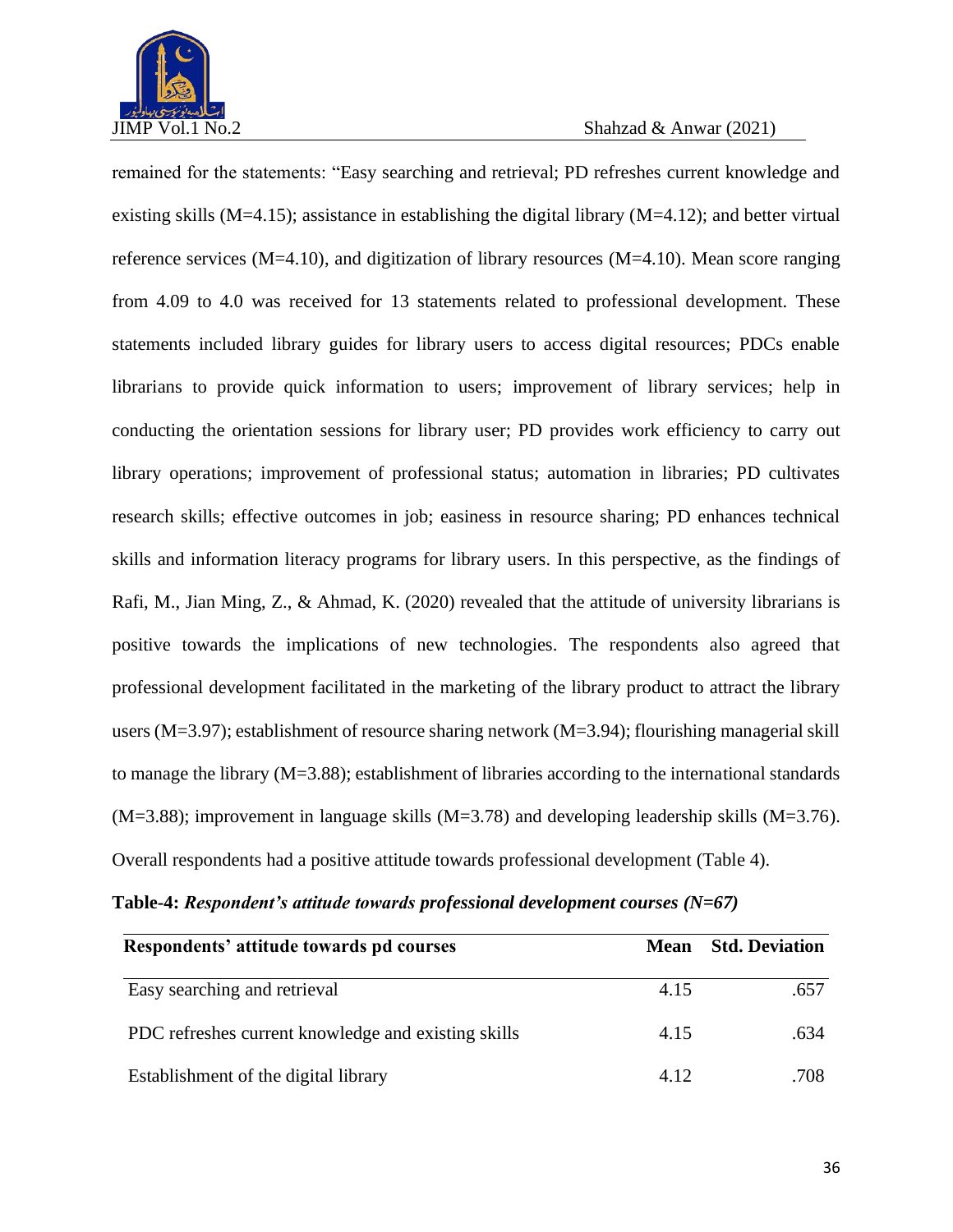

JIMP Vol.1 No.2 Shahzad & Anwar (2021)

| Better virtual reference services                            | 4.10 | .800 |
|--------------------------------------------------------------|------|------|
| Digitization of library resources                            | 4.10 | .800 |
| Library guides for library users to access digital resources | 4.09 | .712 |
| PDC enable librarians to provide quick information to users  | 4.09 | .712 |
| Improvement of library services                              | 4.09 | .596 |
| Initiation of the orientation sessions for library users     | 4.07 | .703 |
| PD increase work efficiency for library routine operations   | 4.06 | .649 |
| Improvement of professional status                           | 4.04 | .824 |
| Automation in libraries                                      | 4.04 | .684 |
| PDC cultivates research skills                               | 4.03 | .738 |
| Efficiency in job                                            | 4.03 | .758 |
| Easiness in resource sharing                                 | 4.03 | .738 |
| New skills are developed                                     | 4.01 | .826 |
| PD enhances technical skills                                 | 4.01 | .769 |
| Information literacy programs for library users              | 4.00 | .718 |
| Marketing of the library products                            | 3.97 | .778 |
| Establishment of resource sharing network                    | 3.94 | .919 |
| Development of digital Repositories                          | 3.91 | .996 |
| <b>Trainings on Research Methods</b>                         | 3.91 | .965 |
| IT skills are enhanced                                       | 3.90 | .819 |
| Users' needs are satisfied quickly.                          | 3.90 | .873 |
| <b>Information Literacy programs</b>                         | 3.90 | .873 |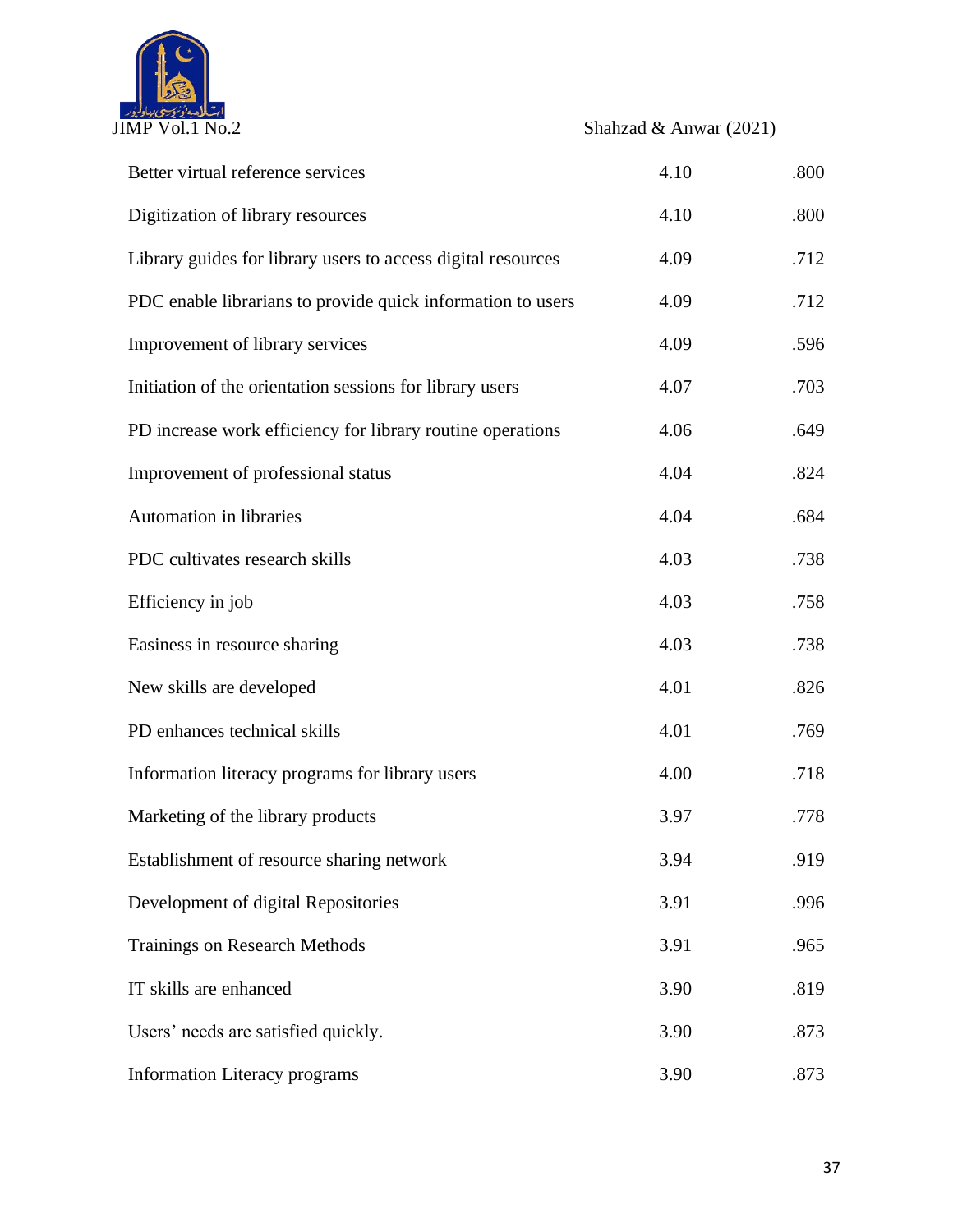

| JIMP Vol.1 No.2                                           | Shahzad & Anwar (2021) |       |
|-----------------------------------------------------------|------------------------|-------|
| PD flourishes managerial skill to manage the library      | 3.88                   | .708  |
| Establishment of Libraries according to the international | 3.88                   | .862  |
| standards.                                                |                        |       |
| Trainings on latest services in library.                  | 3.87                   | .983  |
| Management skills increase                                | 3.87                   | .815  |
| Trainings on library products marketing                   | 3.85                   | 1.019 |
| Research skills are enhanced                              | 3.85                   | .821  |
| <b>Citation Management</b>                                | 3.82                   | .984  |
| PD improves language skills                               | 3.78                   | .885  |
| Effective change management                               | 3.78                   | .794  |
| PD develops leadership skills                             | 3.76                   | .676  |
| Communications skills are enhanced                        | 3.76                   | .799  |
| To face challenging situations effectively                | 3.75                   | .785  |
| Management of work load                                   | 3.70                   | .835  |
| Capacity building of professionals on acquisition         | 3.64                   | .933  |
| <b>Effective documentation skills</b>                     | 3.60                   | .970  |
| Promotions in job become easy                             | 3.43                   | 1.131 |

*Note (s): Scale used: Strongly agree = 5, Agree = 4, Neutral = 3, Disagree = 2, Strongly* 

*Disagree = 1*

# **Gender based difference in attitude relation to adoption of PDCs**

An effort was made to identify significant differences in the opinions of library professionals related to statements showing attitude towards professional development based on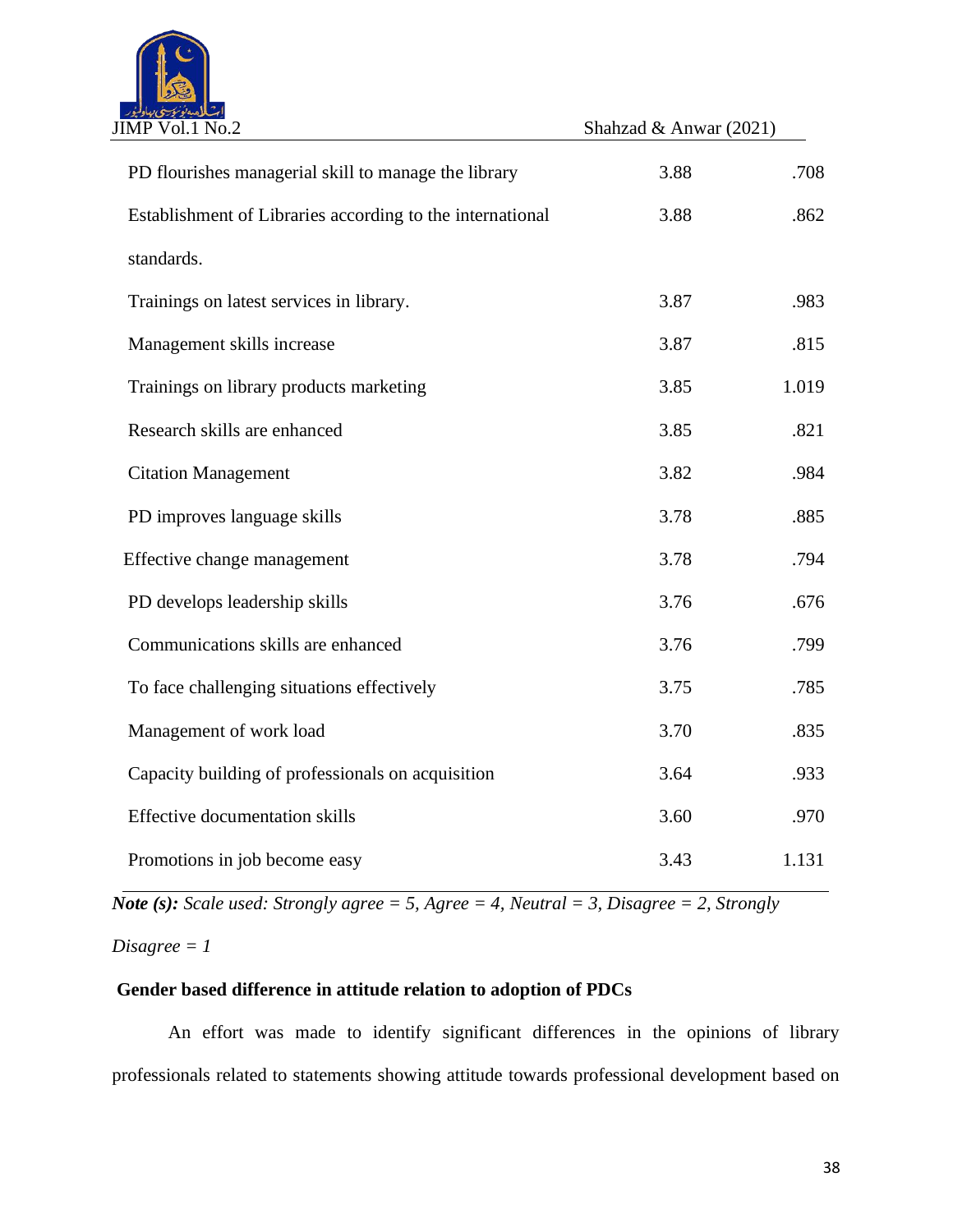

resources

the participants' gender. For this purpose, Independent Sample T Test was applied. Significant difference based on the participants' qualifications was observed only one opinion which was: "PD refreshes current knowledge and existing skills (Sig. 0.0228\*)". Hence, it is concluded that there is a statistically significant difference in the attitude of male and female respondents related to one characteristic of professional development activities that these refresh knowledge and skills. In universities of Pakistan library professionals are increasing their skills and learning the analytical tools with the development of information communication and digital environment technologies (Islam, A. A., Ahmad, K., Rafi, M., & JianMing, Z. 2020).

| <b>Statements</b>                                  | F     | Sig.     | T       | df | $Sig. (2-T)$ Mean |         |
|----------------------------------------------------|-------|----------|---------|----|-------------------|---------|
| Information literacy programs for library users    | 2.546 | .115     | .000    | 65 | 1.000             | .000    |
| Automation in libraries                            | 1.890 | .174     | .451    | 65 | .653              | .077    |
| Digitization of library resources                  | 1.091 | .300     | $-.951$ | 65 | .345              | $-189$  |
| Establishment of Libraries according to the        | 2.785 | $.100\,$ | $-.671$ | 65 | .505              | $-144$  |
| international standards                            |       |          |         |    |                   |         |
| Marketing of the library products to attract the   | 2.571 | .114     | $-.264$ | 65 | .792              | $-.051$ |
| library users                                      |       |          |         |    |                   |         |
| Orientation sessions for library users             | .515  | .475     | .381    | 65 | .704              | .067    |
| Establishment of resource sharing network          | .449  | .505     | $-.717$ | 65 | .476              | $-164$  |
| Establishment of the digital library               | .001  | .976     | $-.577$ | 65 | .566              | $-.102$ |
| Library guides for library users to access digital | .916  | .342     | $-.865$ | 65 | .390              | $-.153$ |
|                                                    |       |          |         |    |                   |         |

**Table-5:** *Gender based difference in attitude relation to adoption of PDCs*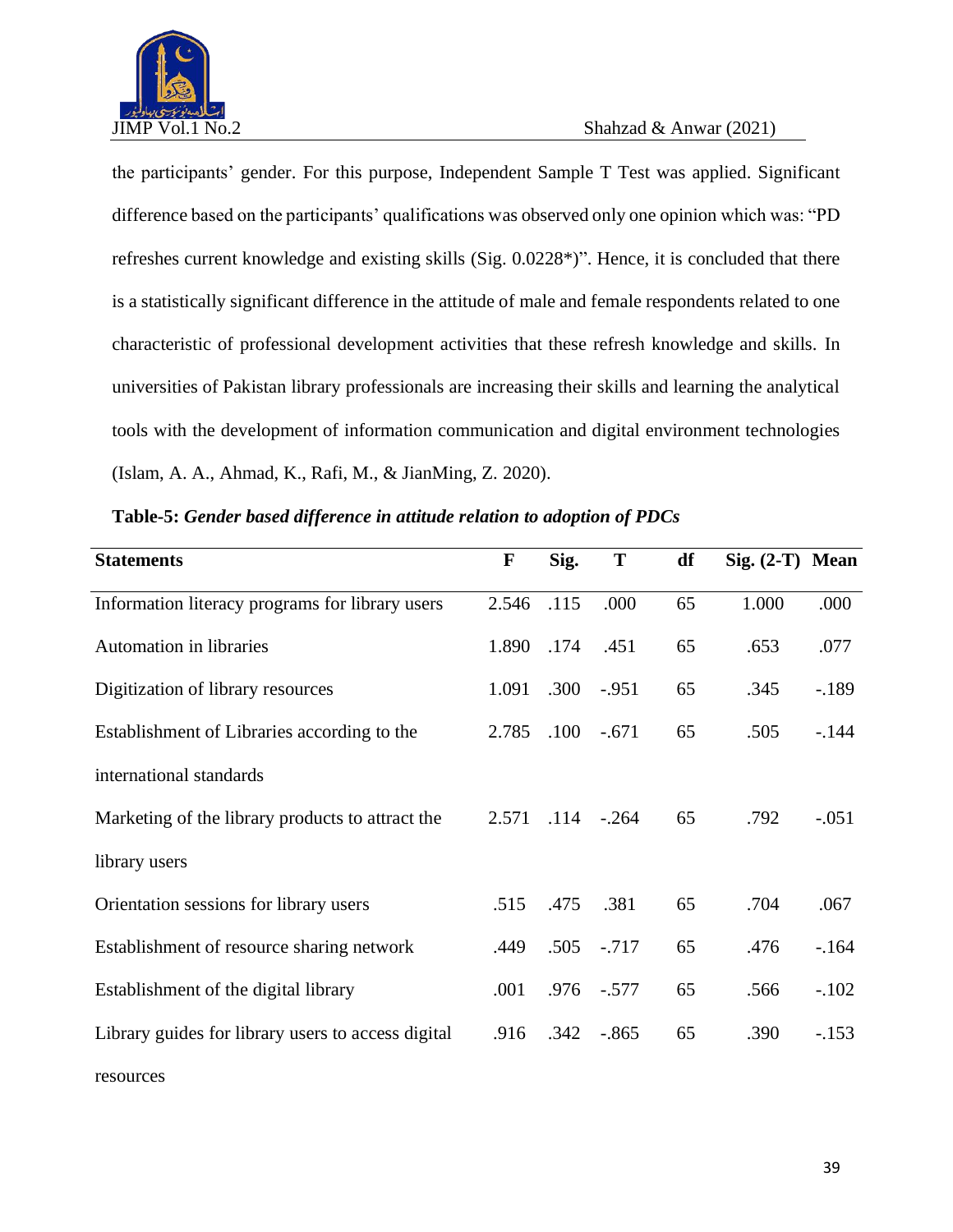

| JIMP Vol.1 No.2                                   |       | Shahzad & Anwar (2021) |                |        |      |         |
|---------------------------------------------------|-------|------------------------|----------------|--------|------|---------|
| PD enhances technical skills                      | .015  | .902                   | .454           | 65     | .651 | .087    |
| PD provides work efficiency to carry out routine  | .564  | .456                   | .255           | 65     | .800 | .041    |
| operations                                        |       |                        | .270           | 64.906 | .788 | .041    |
| PD improves language skills                       | .040  | .842                   | $-.914$        | 65     | .364 | $-.201$ |
| PD flourishes managerial skills to manage the     | 1.032 | .313                   | $-1.174$       | 65     | .245 | $-.205$ |
| library.                                          |       |                        |                |        |      |         |
| PD develops leadership skills.                    | 3.242 |                        | $.076 - 1.359$ | 65     | .179 | $-.226$ |
| PD cultivates research skills.                    | .824  | .367                   | $-1.408$       | 65     | .164 | $-.255$ |
| PD refreshes current knowledge and existing       | 5.127 |                        | $.027 - 2.352$ | 65     | .022 | $-.357$ |
| skills.                                           |       |                        |                |        |      |         |
| Improvement of library services                   | .068  | .794                   | .209           | 65     | .835 | .031    |
| PD enable librarians to provide quick information | .450  | .505                   | $-.865$        | 65     | .390 | $-.153$ |
| to users.                                         |       |                        |                |        |      |         |
| Easiness in resource sharing                      | .133  | .717                   | $-.388$        | 65     | .699 | $-.071$ |
| Easy searching and retrieval                      | 1.102 | .298                   | .442           | 65     | .660 | .072    |
| Efficiency in job                                 | .077  | .782                   | 1.946          | 65     | .056 | .358    |
| Improvement of professional status                | .095  | .759                   | .977           | 65     | .332 | .200    |
| Better virtual reference services                 | 2.024 | .160                   | $-.023$        | 65     | .982 | $-.005$ |

Note (s): Alpha value for significant difference ( $p=0.05$ ) \*

# **Discussion**

Results of the study showed that majority of the participants agreed with the effectiveness of professional development activities. They believed that continuous professional learning was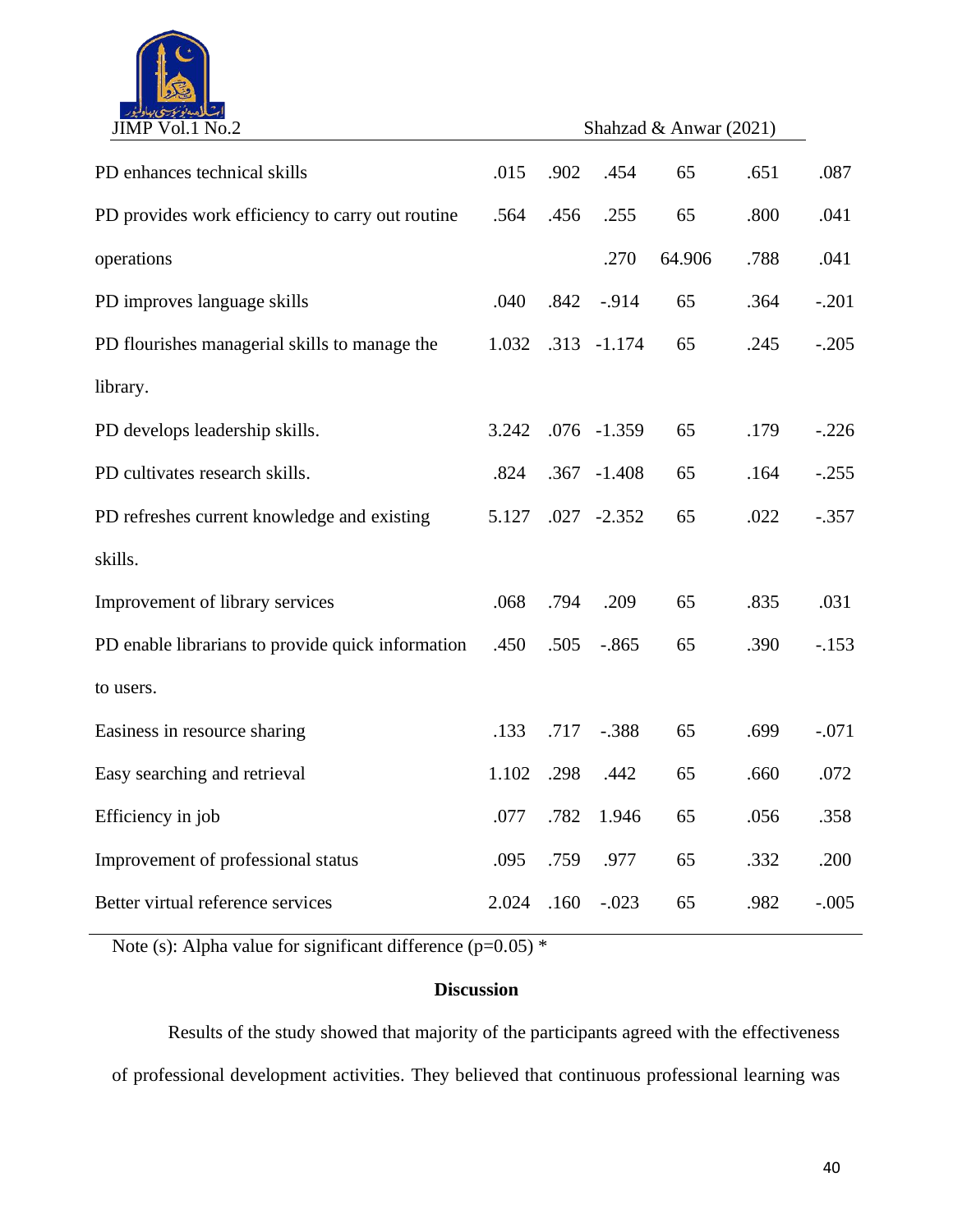

very vital as it assisted in grabbing required skills according to the emerging tools in the field. In the workplace, many changes keep on taking place, and to adapt to changing situations, updated knowledge and skills are required for which PD is highly significant. HEC Digital Library Resources were rated the most effective in terms of professional worth and to satisfy users' needs, quickly and efficiently. These results are similar to the research findings of Bawden et al. (2005); Mahmood & Khan (2007); Preston, (2009); Majid (2010), and Pan & Hovde (2010).

Majority of the respondents had positive attitude related to benefits of professional development. According to the respondents, PD courses enabled library staff to manage work-load efficiently, developed skills of adaptability to accept emerging changes, satisfied users' needs, cultivated new set of skills, created expertise to cope with challenging situations, enhanced IT proficiencies, increase management skills, developed leadership traits, enhanced research skills, improved communication abilities and provided promotion opportunities in job. Development of new skills was the most worth mentioning effective learning outcome of the professional development activities as rated by the respondents of the study. Reason behind this finding is that library staff becomes more competent after participating in professional development activities and performs value added services through the new learned skills. Public sector universities in most of the cases provides free learning opportunities and staff capacity is strengthened through such PD activities. After learning new approaches and techniques, university library staff members carry out efficient services to meet organizational objectives. These results are similar to the findings of the researches conducted by Ayob (2011); Deve & Shaik (2012); Bhatti & Nadeem (2014); Mathew et al. (2011); Chen (2012), and Anasi & Ali (2014).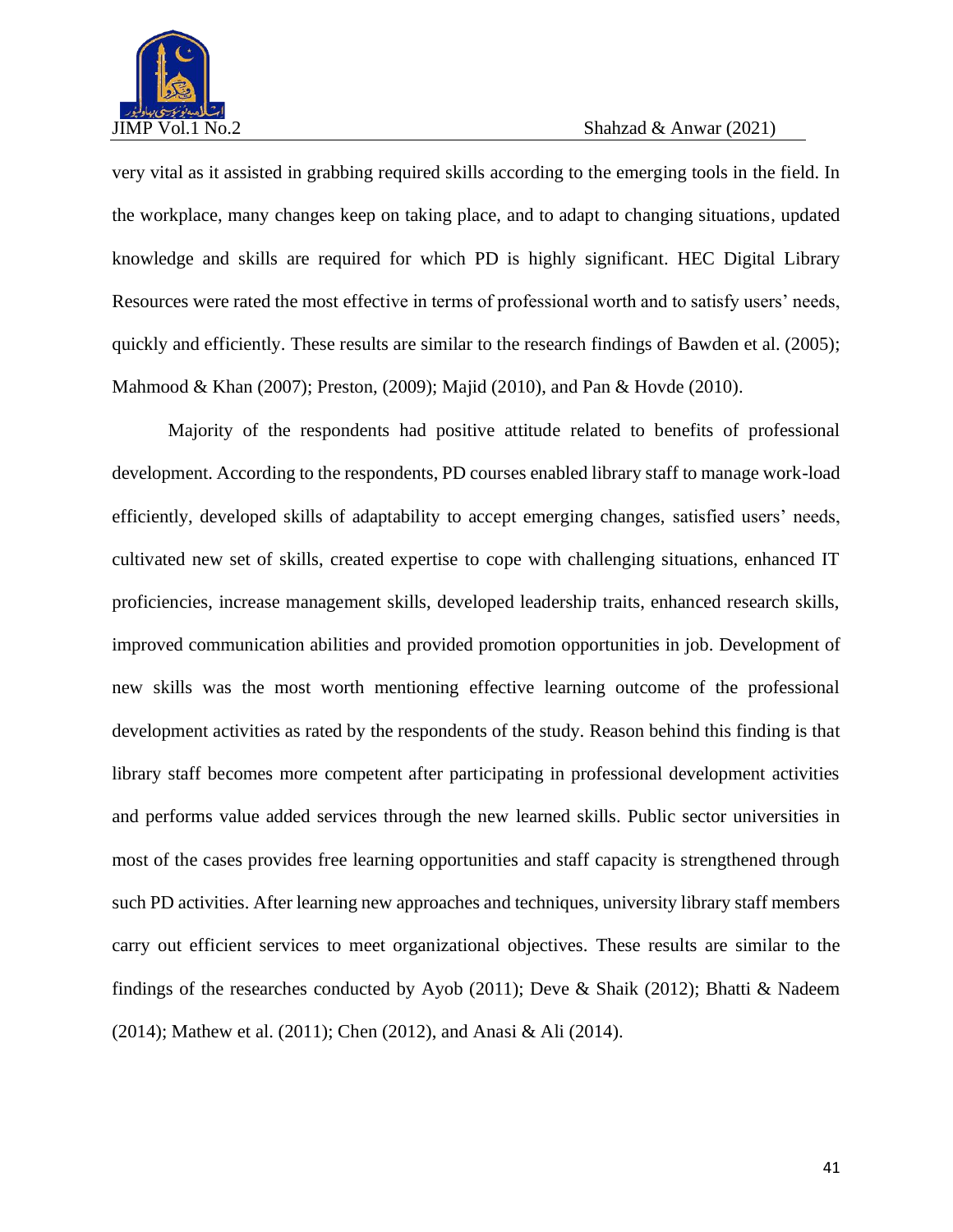

Findings of the study revealed that university library professionals had a positive attitude towards professional development courses. They realized that adoption of user centered services was not at all possible without skilled and motivated staff. Professional development courses created required skills in library manpower to perform traditional and innovative services smoothly and effectively. Routine operations of the university libraries were transformed due to professional development and capacity building programs. New changes occurred in workplace through new learning and skills. The participants mentioned that professional development activities had a sound impact on smart library services. These results are similar to the results of the research study conducted by Alajmi & Alasousi (2018).

Participants of the study mentioned that professional development activities enabled for easy searching and retrieval process, up-gradation of current knowledge and existing skills. Establishment of the digital libraries, provision of better virtual reference services. The digitization of library resources, development of library guides for library users to access digital resources. The delivery of quick information to users, improvement in the dissemination of library resources & services, initiation of the orientation sessions for library users. Increase in work efficiency to carry out routine operations of the library, up-gradation of professional status, automation of the libraries, development of research skills, efficient output, easiness in resource sharing. The development of new skills, enhancement of technical skills, information literacy programs for library users, marketing of the library products, establishment of resource sharing network. The development of digital repositories, enhancement of IT skills, satisfaction to users' needs, development of management and leadership skills, establishment of libraries according to the international standards., With this, the improvement in language skills, stress management, and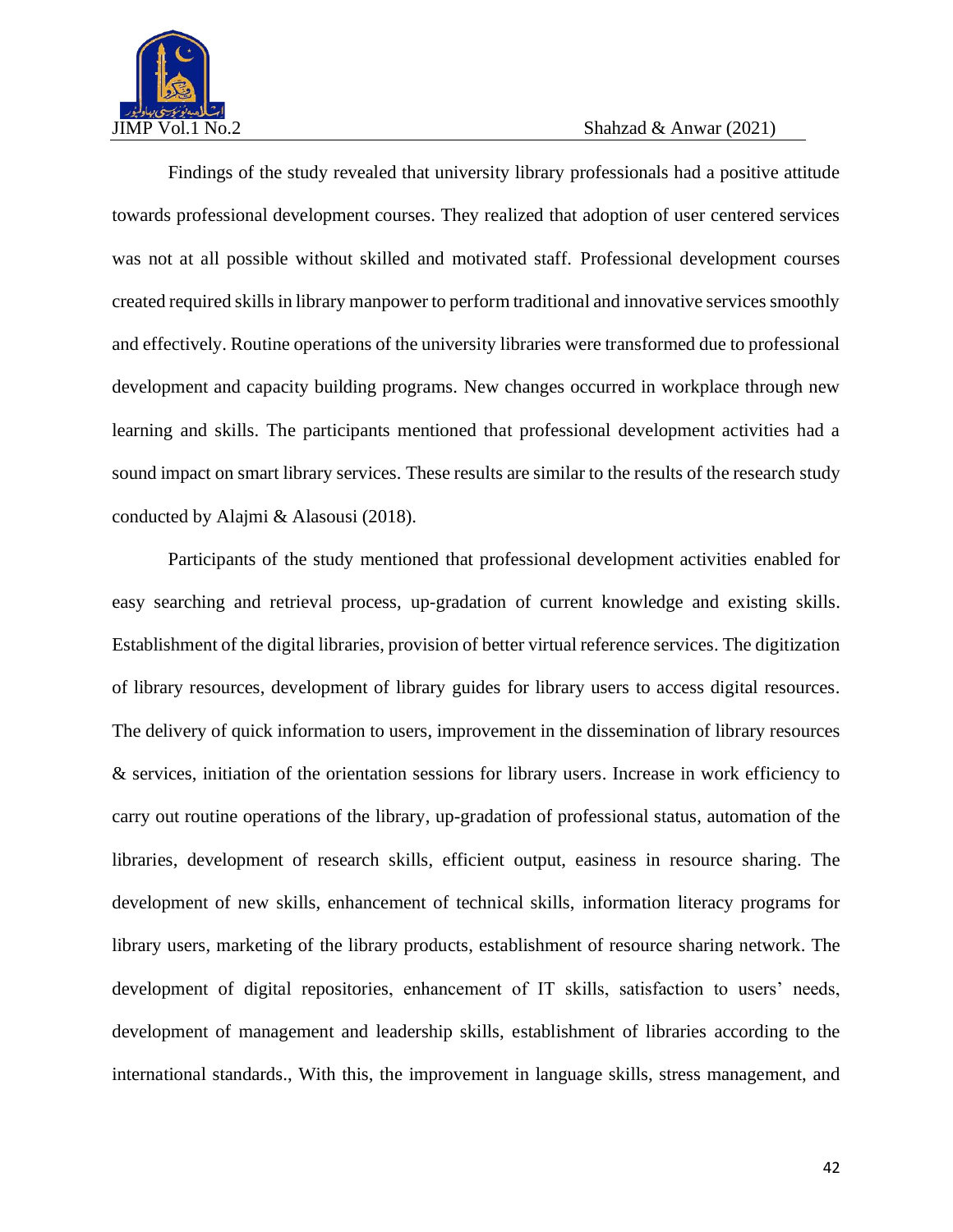

effective documentation skills. These findings are similar to the research-results of Anyaegbu & Wali, (2020); Anyim, 2021; Issa, 2021, and Stephen et al. (2021).

Findings of the study showed that significant differences were found in attitude of the respondents related to different statements of professional development based upon their gender, designation, professional qualification and experience. These statements were related development of leadership skills, quick information to users, automation in libraries, establishment of libraries according to international standards, and up-gradation of existing knowledge and skills.

### **Conclusion**

In light of the above-elaborated findings, it is concluded that after some years of the accomplishment of the formal degree of Library & Information Science, most of the library professionals don't remain updated in knowledge and relevant skills due to rapid changes in the field. Their knowledge and expertise become outdated with the passage of time. In such situations, continued professional learning is highly significant. Library professionals need professional development courses for grabbing required skills for the adoption of user centered services. Professional development cultivates innovative expertise in library professionals and encourages them to implement emerging technological tools in the libraries to cater to information and research needs of the end-users through the utilization of the latest methods and techniques.

### **Recommendations**

Top management of the universities should encourage library professionals to take part in professional development activities for meeting organizational objectives. Professional development courses should be launched to equip the library staff with required skills. Professional associations and leadership of the libraries in the universities should play an active role to launch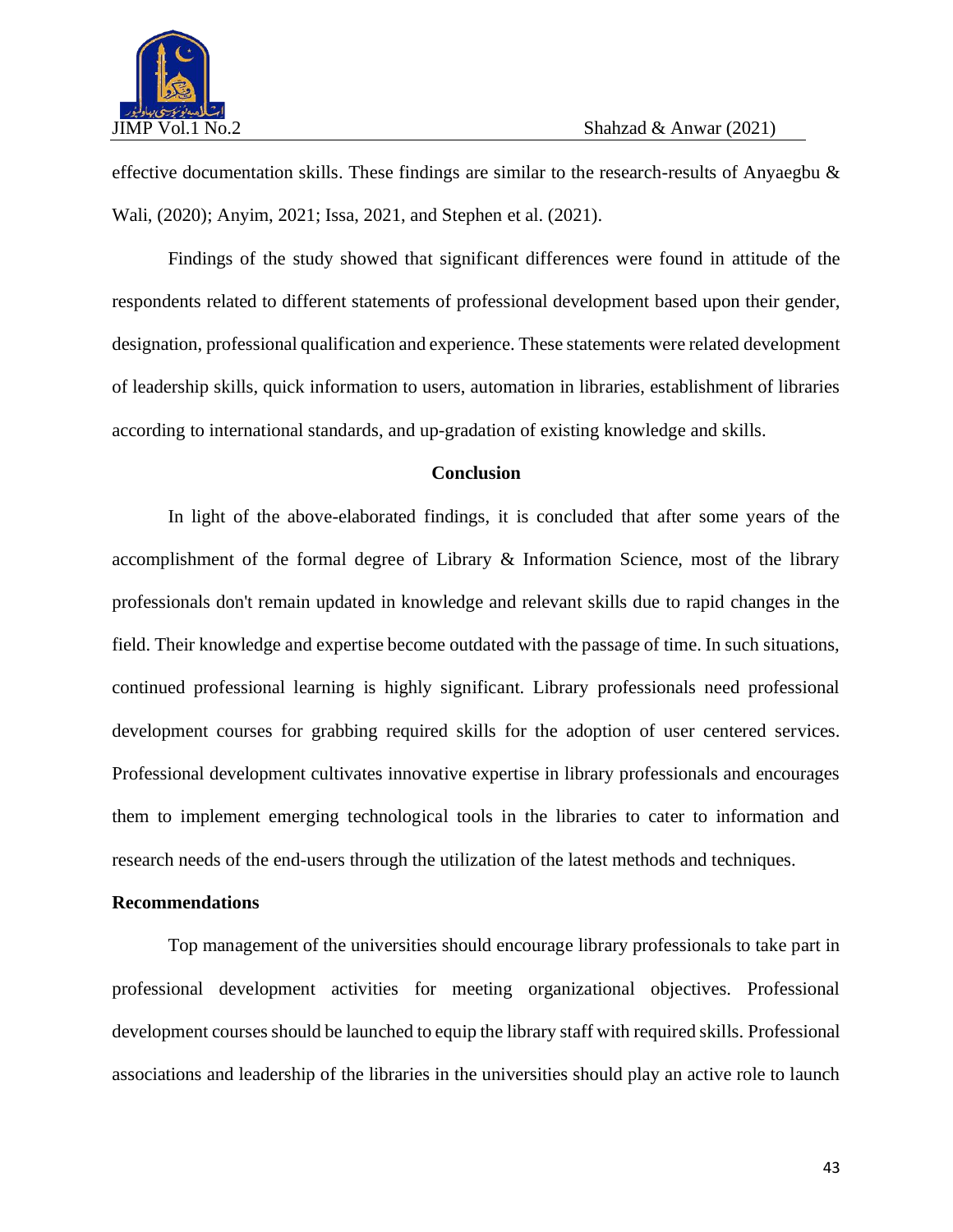

capacity building programs to strengthen the skills of library professionals for getting fruitful outcomes. There should be a professional development unit in the universities for the provision of continued professional learning opportunities to make the manpower skilled and competent. Policy makers and relevant stake holders of the universities should consider the adoption of professional development courses carefully and plan for the implementation of relevant courses to enhance technical skills of the library professionals for the provision of refined services.

# **Implication**

This study has practical implications for the top-level administration of the universities, Chief Librarians of university libraries, concerned stake holders of professional associations, universities and the library professionals to use the results of this research as a benchmark to develop professional development courses for the implementation of user centered services.

#### **References**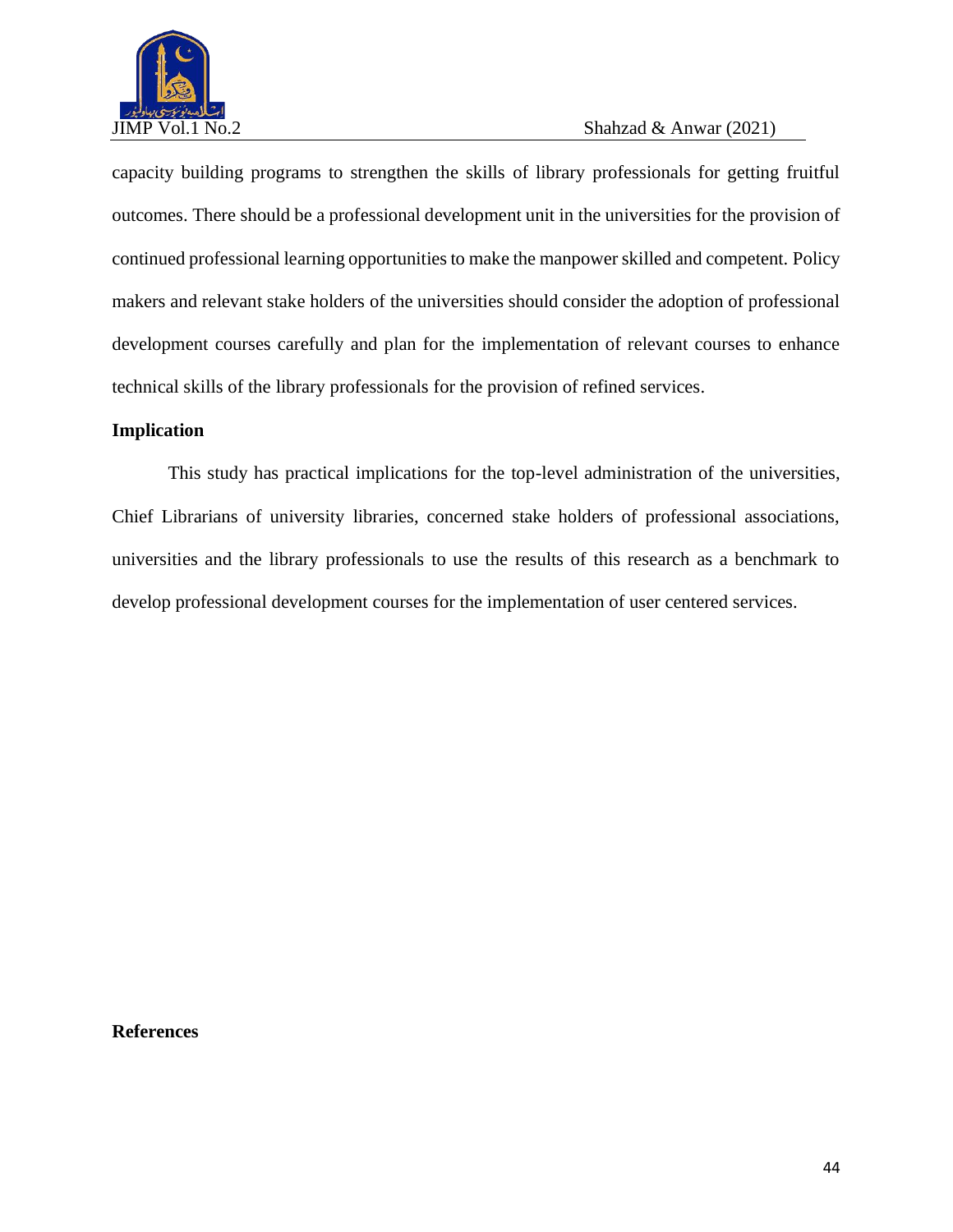

Abban, S. (2018). Training and Development of Library Staff: A Case of Two University Libraries in Ghana. *Library Philosophy and Practice*, DOI: <https://digitalcommons.unl.edu/cgi/viewcontent.cgi?article=5043&context=libphilprac>

Agnes, N. K. (2020). Continuing professional development as transformational learning: A case study. *The Journal of Academic Librarianship*. 46. DOI: 102152. 10.1016/j.acalib.2020.102152.

- Ahmad, K. (2017), "The perspective of library and information science (LIS) Professionals toward knowledge management in university libraries", Journal of Information & Knowledge Management, Vol. 16 No. 2, p. 1750015.
- Ahmad, K., Jian Ming, Z. and Rafi, M. (2018), "Assessing the digital library research output: bibliometric analysis from 2002 to 2016", The Electronic Library, EL-02-2017-0036.
- Ajeemsha, S., & Madhusudhan, M. (2014). Continuing professional development for library semi-professionals in central university libraries of India. *International Journal of Library and Information Studies*. 4. 94-103.
- Alajmi, B. and Alasousi, H. (2018). Understanding and motivating academic library employees: theoretical implications. *Library Management*. 40 (3/4), 203-214
- Alkatheeri, A. O. (2019). Academic librarians' motivation toward professional development in the United Arab Emirates federal higher education institutions. Foundations of Education Theses. DOI: [https://scholarworks.uaeu.ac.ae/foundation\\_theses/4](https://scholarworks.uaeu.ac.ae/foundation_theses/4)
- Anasi, S., & Ali, H. (2014). Academic librarians' perceptions of the benefits and challenges of adopting e-learning for continuing professional development in Lagos state, Nigeria. *New Library World*, *115*(7/8), 340-354.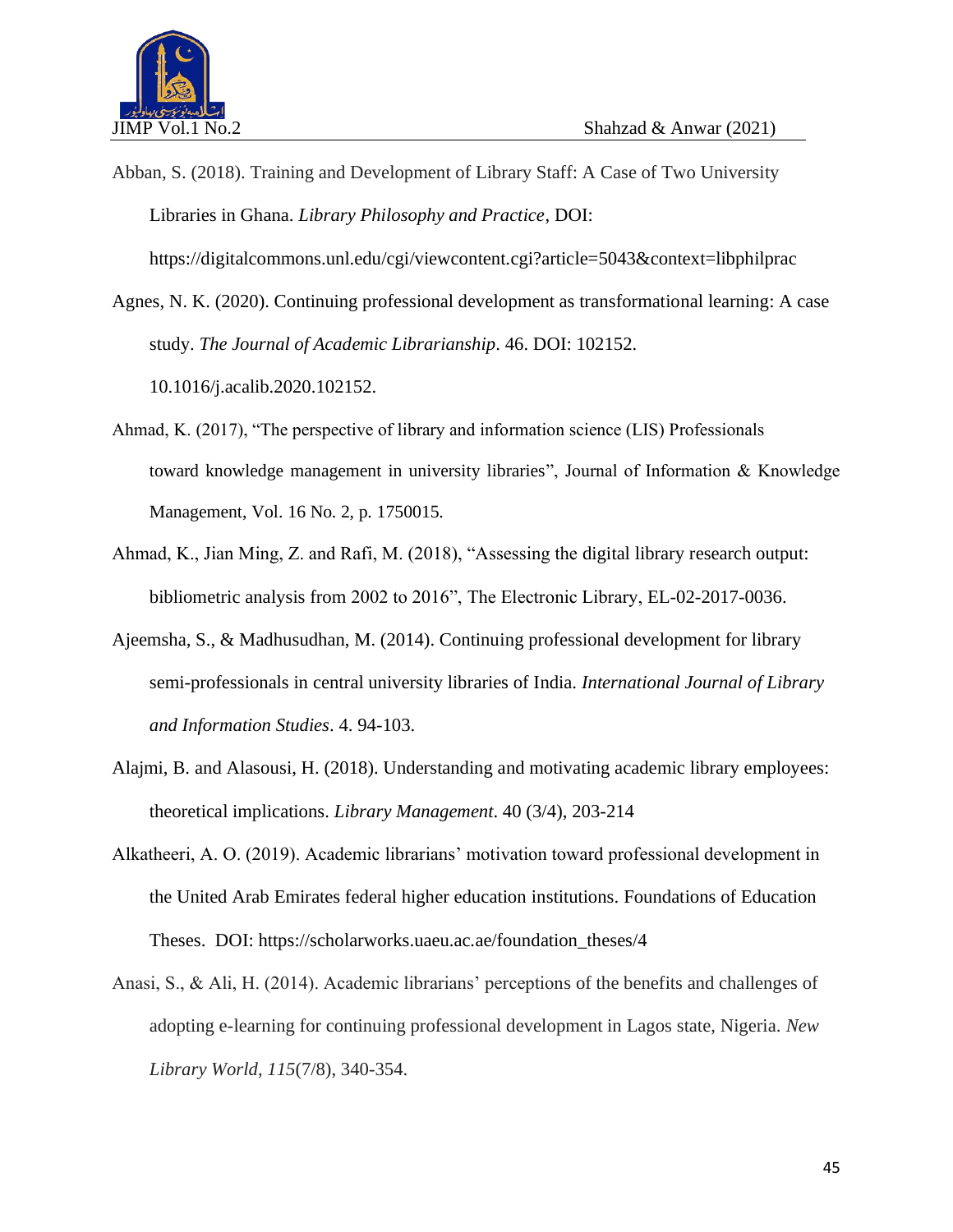

- Anwar, U., Warraich, F. N. (2013). Status of digital novice academic librarians' continuing professional development: a case of university of the Punjab. *Pakistan Journal of Information Management and Libraries*, 14(1).
- Anyaegbu , M. I. and Wali , N. B. (2021). Influence of staff training and development on librarians job performance in federal university libraries in south Nigeria. *Library Research Journal*, 4(1), 38–60.
- Anyim, W. O. (2021). Cross-training and Development of Librarians for Effective Job Performance in University Libraries: Methods, Challenges and Prospects. *Library Philosophy and Practice*. 5220. DOI:<https://digitalcommons.unl.edu/libphilprac/5220>
- Asante, E., & Alemna, A. A. (2015). Training and development issues: Evidence form polytechnic libraries in Ghana. *Library Philosophy and Practice*, DOI: <https://digitalcommons.unl.edu/libphilprac/1221/>
- Ayob, A., Sendut, P. H., & Pinang, P. (2013). *An assessment of the effectiveness of library resources and services in supporting researchers' information needs*. Retrieved from: [http://eprints.usm.my/26120/1/SKPA\\_\(ARAY\).pdf](http://eprints.usm.my/26120/1/SKPA_(ARAY).pdf)
- Bawden, D., Vilar, P., & Zabukovec, V. (2005). Education and training for digital librarians: a Slovenia/UK comparison. In *Aslib proceedings,* 57 (1), 85-98.
- Bhatti, R., & Nadeem, M. (2014). Assessing training needs of LIS professionals: a prerequisite for developing training programs in university libraries of Pakistan. *Chinese Librarianship: An International Electronic Journal*, *37*, 47-62.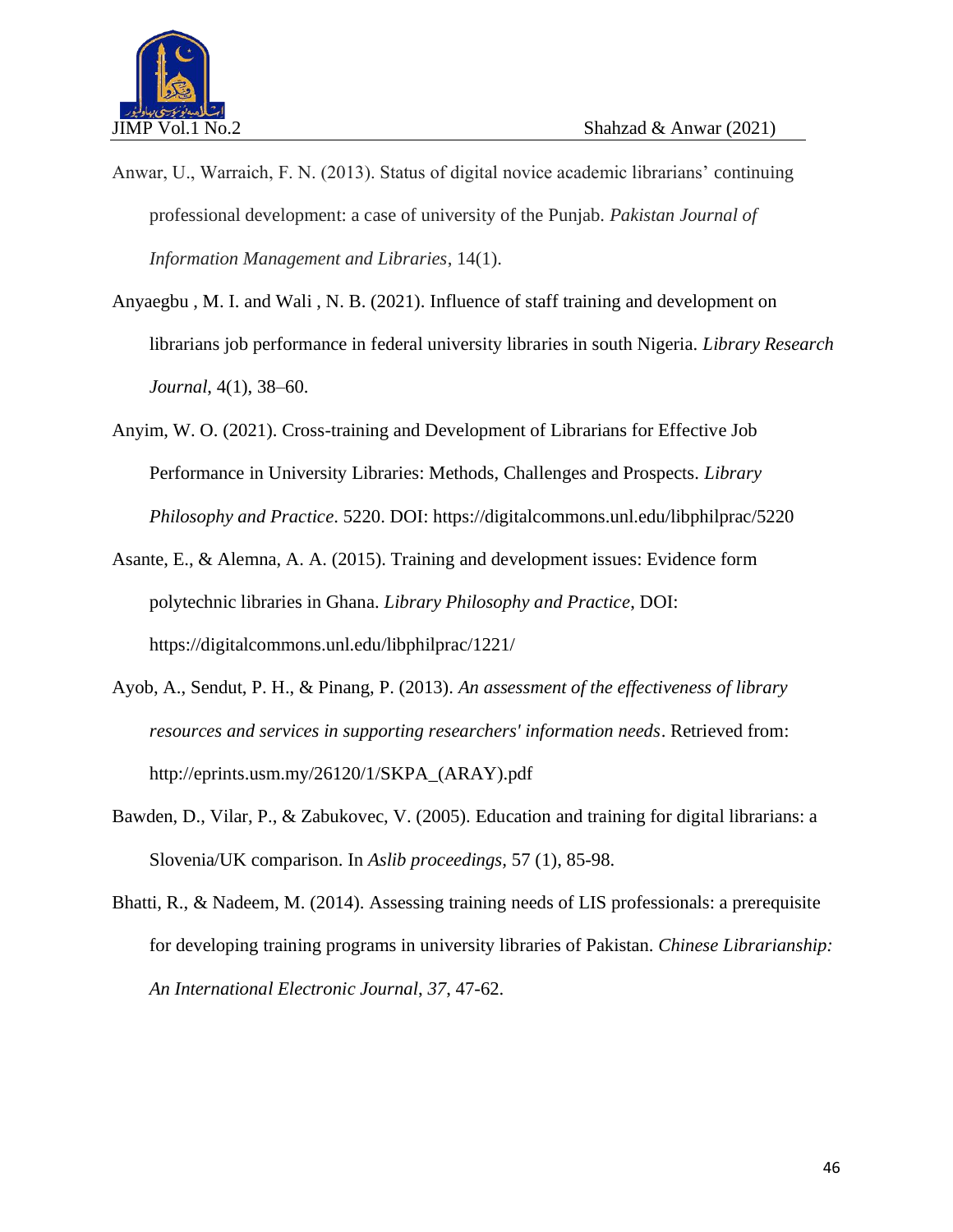

- Bristol, L., Chantal, M., Clarence, P., Loran, Z., Craig, C., Cody, F. and Michael (2019). Shifting Culture: Professional Development through Academic Course Transformation. *Change: The Magazine of Higher Learning*. 51. 35-41.
- Chan, D., & Auster, E. (2005). *Continuing Professional Development - Preparing for New Roles in Libraries: A Voyage of Discovery.* K.G. Saur. DOI: <https://www.degruyter.com/document/doi/10.1515/9783598440168.3.157/html>
- Chen, Y. H. (2011). Undergraduates' perceptions and use of the university libraries Web portal: Can information literacy instruction make a difference? *Proceedings of the American Society for Information Science and Technology*, *48*(1), 1-10.
- Chidiadi, O.E. (2019). Effect of library staff attitudes on job performance: A study of the Library of Alex Ekwueme Federal University, Ebonyi State, Nigeria. *Library Philosophy and Practice* (e-journal). 2669. DOI:<https://digitalcommons.unl.edu/libphilprac/2669>
- Conner, E. (2009). *An introduction to staff development in academic libraries*. New York: Routlage.
- Cossham, A. and Fields, A. (2006). Keeping the roses watered: the continuing professional development of librarians in New Zealand. *The Australian Library Journal*, 55 (3), 235-247,
- Deve, R. V., & Shaik, N. (2012). Evaluating training & development effectiveness-A measurement model. *Asian Journal of Management Research*, 2(1), 722-735
- Dina, T. and Olowosoke, G. (2018). The Effect of Motivation and Job Performance on Library Personnel Effectiveness in Universities Libraries in Nigeria. *Library Philosophy and Practice (e-journal)*. 2042. DOI:<http://digitalcommons.unl.edu/libphilprac/2042>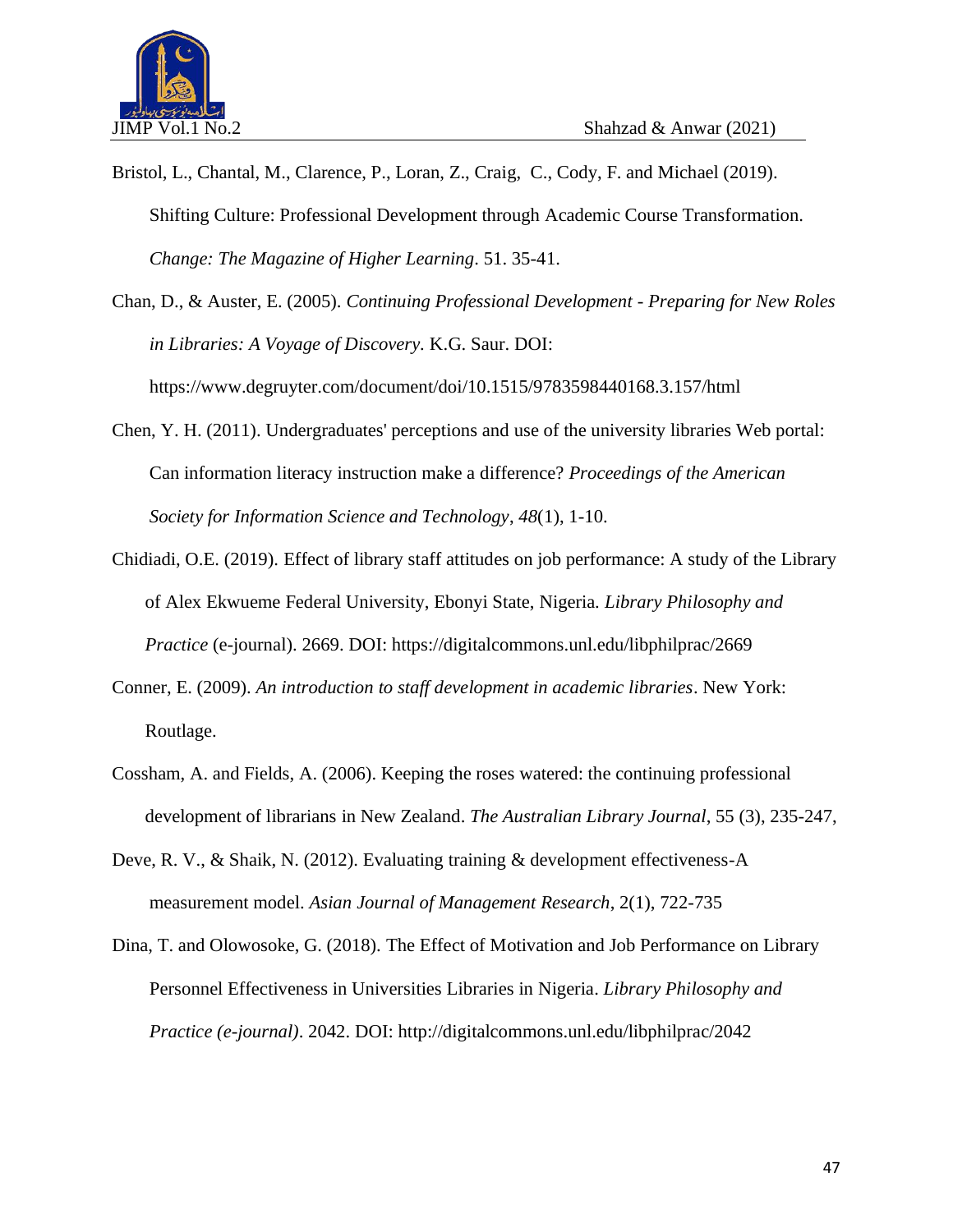

- Farooq, M. U., Ullah, A., Iqbal, M., & Hussain, A. (2016). Current and required competencies of university librarians in Pakistan. *Library Management*, *37*(8/9), 410-425.
- Hamid, A. and Younus, M (2021). Effect of work motivation on academic library professionals' workplace productivity. *Library Philosophy and Practice (e-journal)*. 5737. DOI: <https://digitalcommons.unl.edu/libphilprac/5737>
- Islam, A. A., Ahmad, K., Rafi, M., & JianMing, Z. (2020). Performance-based evaluation of academic libraries in the big data era. *Journal of Information Science*, 0165551520918516.
- Jiang, Q. and Zhang, Y. (2011). Main factors to restrain the development of library and their countermeasures. *International Education Studies*. 4. 10.5539/ies.v4n2p54.
- Imam, M., Muntaka, M., Mabruka, A., Patrick, O. and Ijiekhuamhen (2020). Assessment of capacity building efforts of library and information professionals in university libraries in Nigeria. *Journal of Information and Knowledge Management*, 11(4), 25-36
- Issa, A. (2021). Effects of motivation on staff performance and job satisfaction in the University of Ilorin Library. *Insaniyat: Journal of Islam and Humanities.* 5. 91-104.
- Mahmood, K. (2002). Competencies needed for future academic librarians in Pakistan. *Education for information*, 20(1), 27-43.
- Mahmood, K., & Khan, M. A. (2007). ICT training for LIS professionals in Pakistan: A needs assessment. *Program*, 41(4), 418-427.
- Majid, S. (2004). Continuing professional development (CPD) activities organized by library and information study programs in Southeast Asia. *Journal of Education for Library and Information Science*, 45(1), 58-70.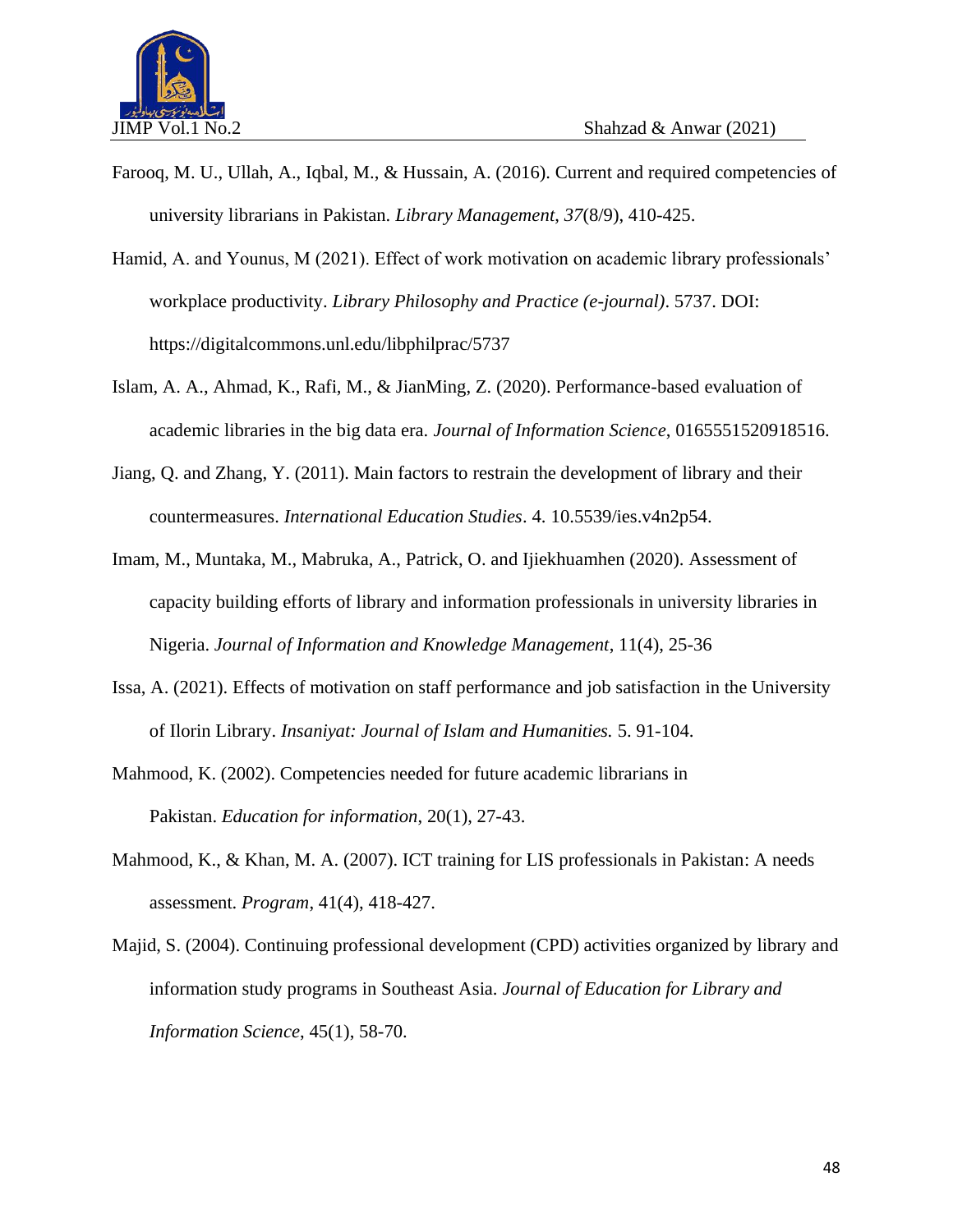

- Mathew, K. S., Baby, M. D., & Pillai, S. S. (2011). Professional development of academic library professionals in Kerala. *Education for Information*, *28*(2-4), 215-225.
- Pan, J., & Hovde, K. (2010). Professional development for academic librarians: Needs, resources, and administrative support. *Chinese Librarianship: an International Electronic Journal*, *29*. DOI:<http://www.white-clouds.com/iclc/cliej/cl29PH.pdf>
- Preston, B. (2009). Professional education, development and training in a Web 2.0 environment: A case study of the UK. *New Library World*, 110(5/6), 265-279.
- Rafi, M., Jian Ming, Z., & Ahmad, K. (2020). Estimation of the knowledge management model for performance measurement in university libraries. *Library Hi Tech*. https://doi.org/10.1108/LHT-11-2019-0225
- Rafiq, M., Jabeen, M., & Arif, M. (2017). Continuing education (CE) of LIS professionals: Need analysis & role of LIS schools. *The Journal of Academic Librarianship*, 43(1), 25-33.
- Sewell, C., & Kingsley, D. (2017). Developing the 21st century academic librarian: The research support ambassador programme. *New Review of Academic Librarianship*, 23(2-3), 148-158.
- Stephen, L., Oghenekaro and Oresiri (2020). Influence of staff training and development on employee performance in selected university libraries in South West, Nigeria, *International Journal of Library and Information Science Studies*, 6 (3), 25-38
- O'Neil F and Pegrum M (2018) Keeping up the momentum: A longitudinal evaluation of professional development in digital technologies for academic librarians at an Australian university. *Journal of Academic Librarianship,* 44(4): 439-445.
- Ogunsola, L. A. (2011). Libraries as tools for capacity building in developing countries. *Library Philosophy and Practice*. DOI:<https://digitalcommons.unl.edu/libphilprac/605/>